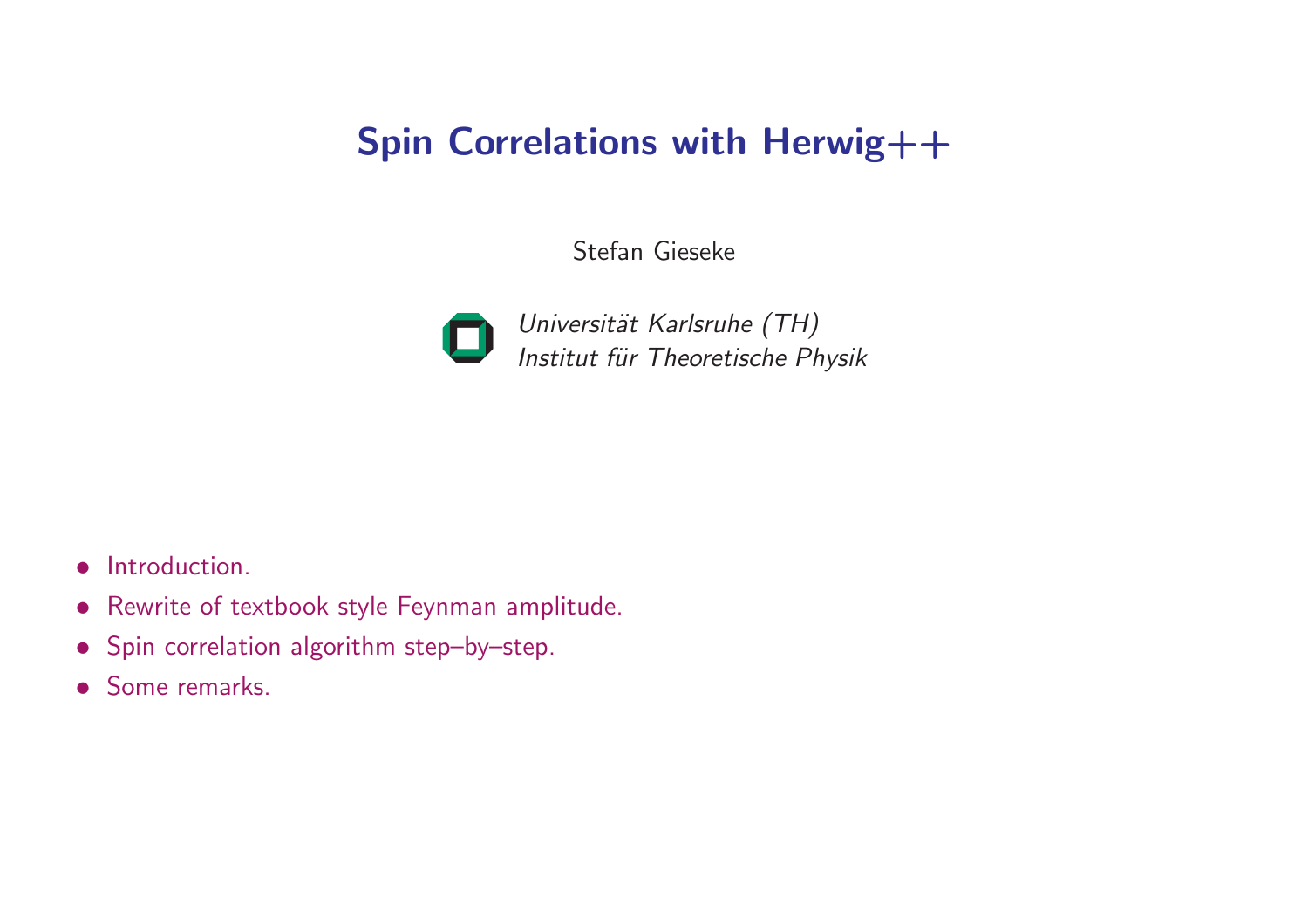### Introduction

#### What are spin correlations?

Example:  $t\bar{t}$  production at hadron colliders.

- $\tilde{q}\bar{q} \rightarrow t\bar{t}$ :  ${}^3S_1$  state  $\Rightarrow t\bar{t}$  spins parallel.
- $gg \to t\bar{t}$ :  ${}^1S_0$  state  $\Rightarrow t\bar{t}$  spins antiparallel.

 $\Rightarrow$  results in angular correlations among the final state particles.

We are interested in <sup>a</sup> description of these angular correlations in general.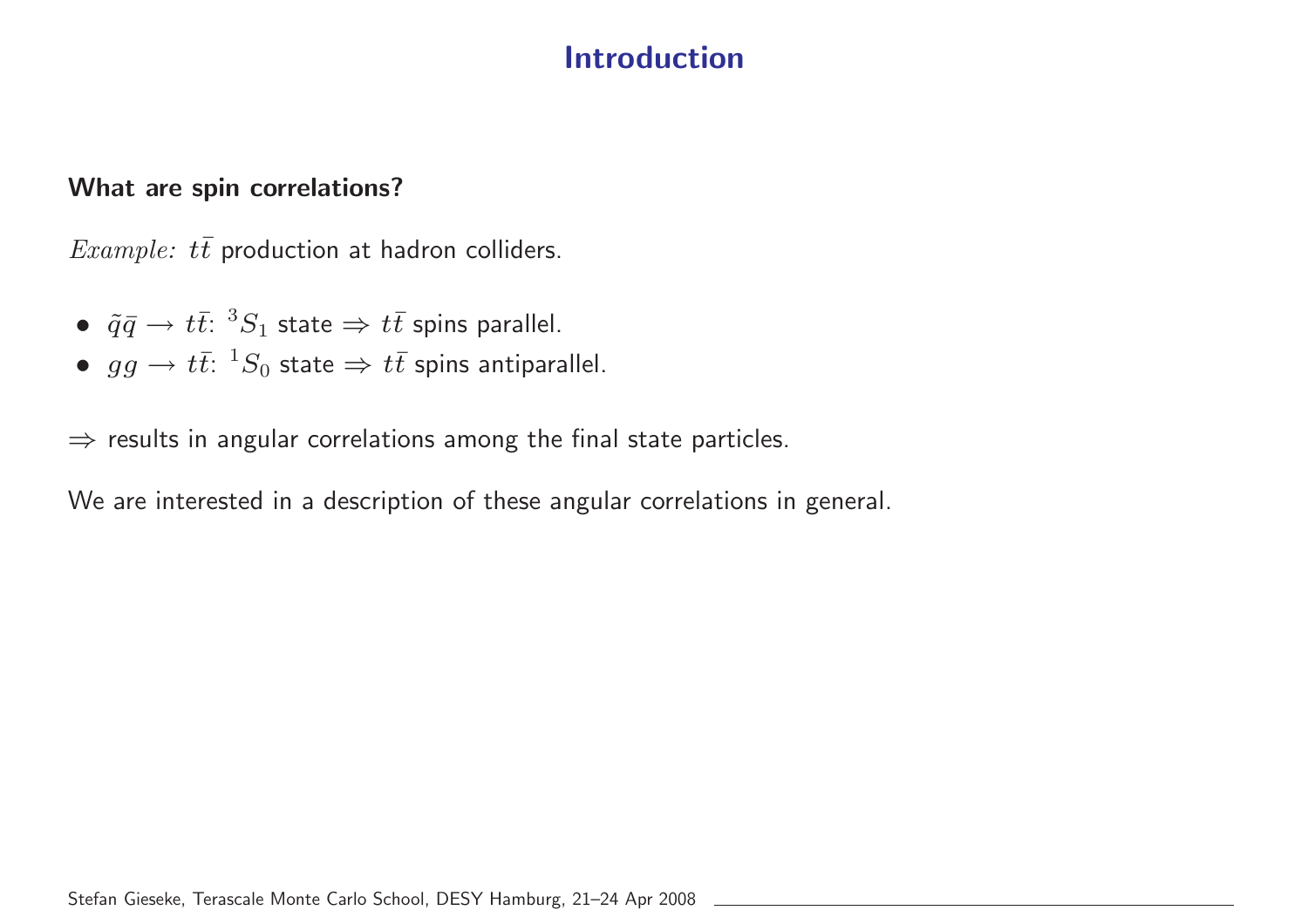### Introduction

Two ways to calculate ME for process with many final state particles:

- 1. Calculate the full Feynman diagram.
- 2. Calculate process in several steps: production, decay, decay, ...

Method 1 Contains all angular information from spin correlations.

Can become very complicated (automatisation under control, many tools available). But: phase space is bottleneck for *many*  $(> 6?)$  particles.

#### Method 2 Fast and simple ME and phase space, only  $(2 \rightarrow 2)$  processes and  $(1 \rightarrow 2)$  or  $(1 \rightarrow 3)$  decays.

Using the usual  $|M|^2$  for  $d\sigma/d\Phi$  or  $d\Gamma/d\Phi$ , one looses angular information.

Way out: Must use Helicity information on the ME level.

Intermediate particles on–shell — not always <sup>a</sup> viable approximation.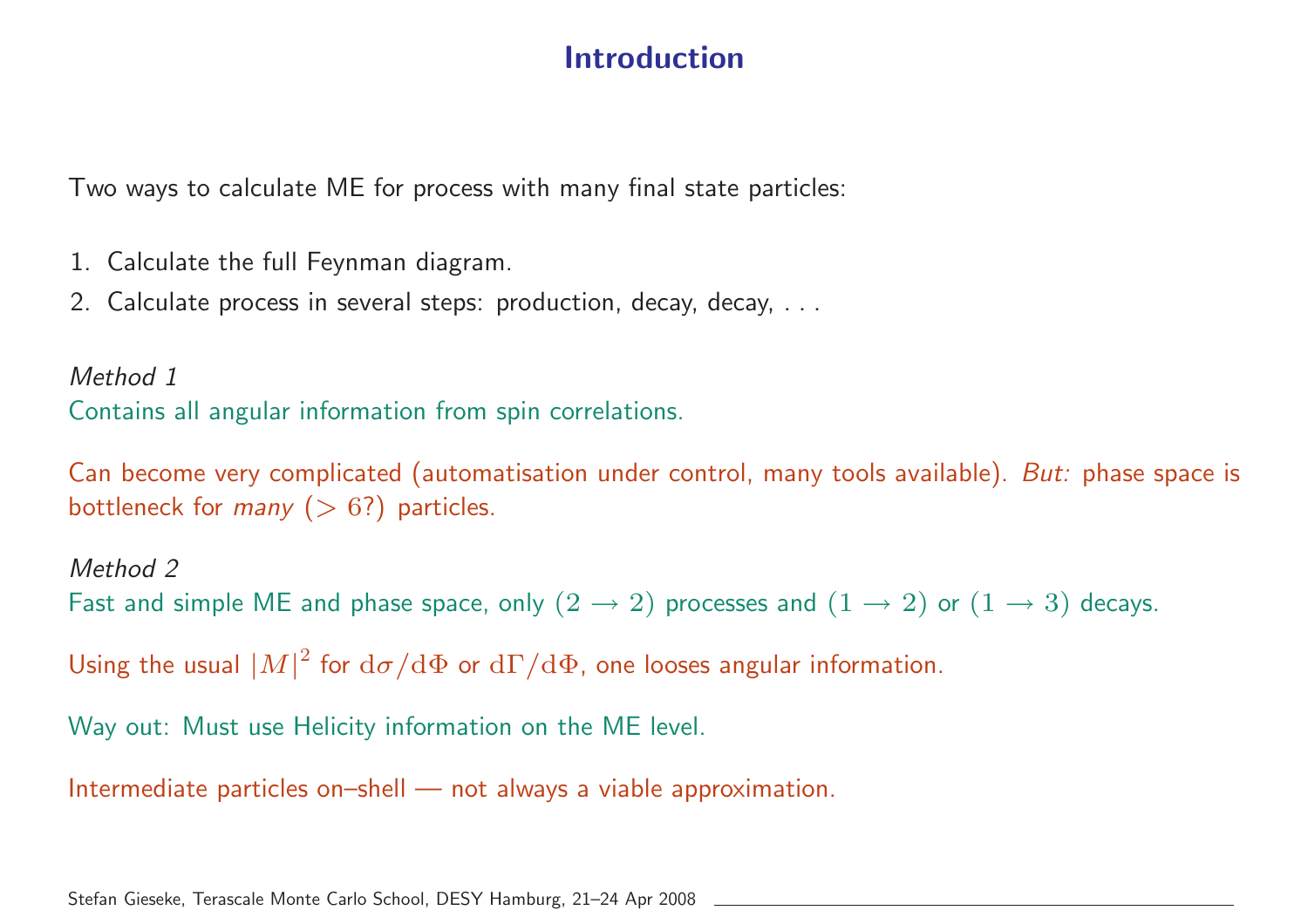### Plan:

- Explain the spin correlation algorithm (method <sup>2</sup> with some clever propagation of helicity information).
- Stick to the canonical example of  $t\bar{t}$  production for this school  $(e^+e^-\rightarrow t\bar{t})$ .
- Show that it really works for an even simpler example.
- What's inside Herwig $++?$
- Some final state distribution results.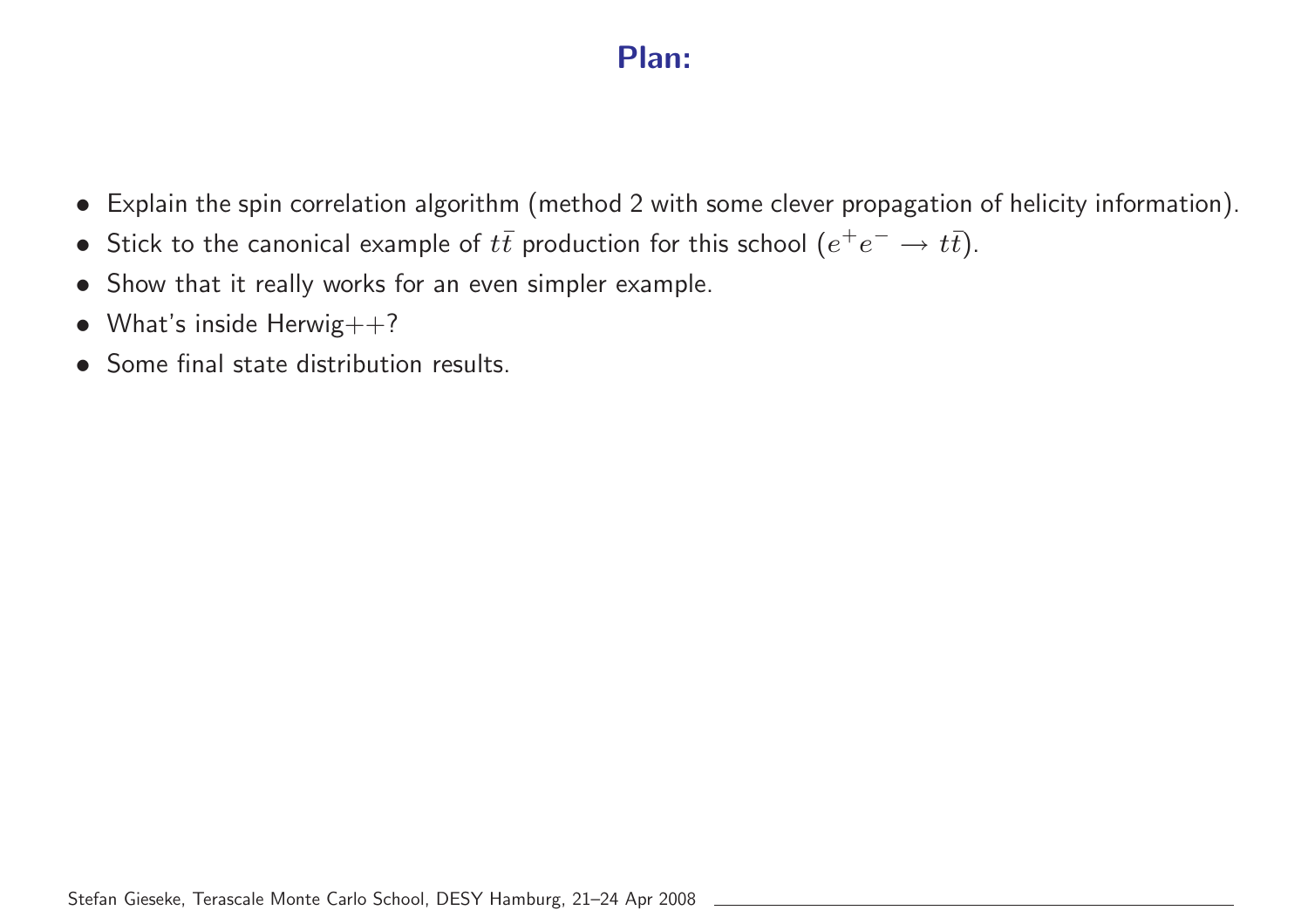### How to describe  $t\bar{t}$  events?

Calculate full ME from Feynman diagram. Process:

$$
e^+e^- \to t\bar{t} \to bW^+\bar{b}W^- \to b\ell_1^+\nu_1\bar{b}\ell_2^-\bar{\nu}_2
$$

$$
\frac{1}{2}
$$

$$
i\mathcal{M}(\lambda_b,\lambda_{\bar{b}},\lambda_{\ell 1},\lambda_{\nu 1},\lambda_{\ell 2},\lambda_{\nu 2})=\\ C\bar{u}_b\Gamma_{tbW}^\mu\frac{\not p_t+m_t}{p_t^2-m_t^2}\notag\\ J_e\frac{\not p_{\bar{t}}-m_t}{p_{\bar{t}}^2-m_t^2}\Gamma_{tbW}^\nu v_{\bar{b}}\frac{g_{\mu\alpha}-\frac{k_\mu k_\alpha}{m_W^2}}{p_{W^+}^2-m_W^2}\frac{g_{\nu\beta}-\frac{k_\nu k_\beta}{m_W^2}}{p_{W^-}^2-m_W^2}\bar{u}_1\Gamma_1^\alpha v_1\bar{u}_2\Gamma_2^\beta v_2
$$

Textbook: sum over polarizations and square  $\longrightarrow$  Dirac traces.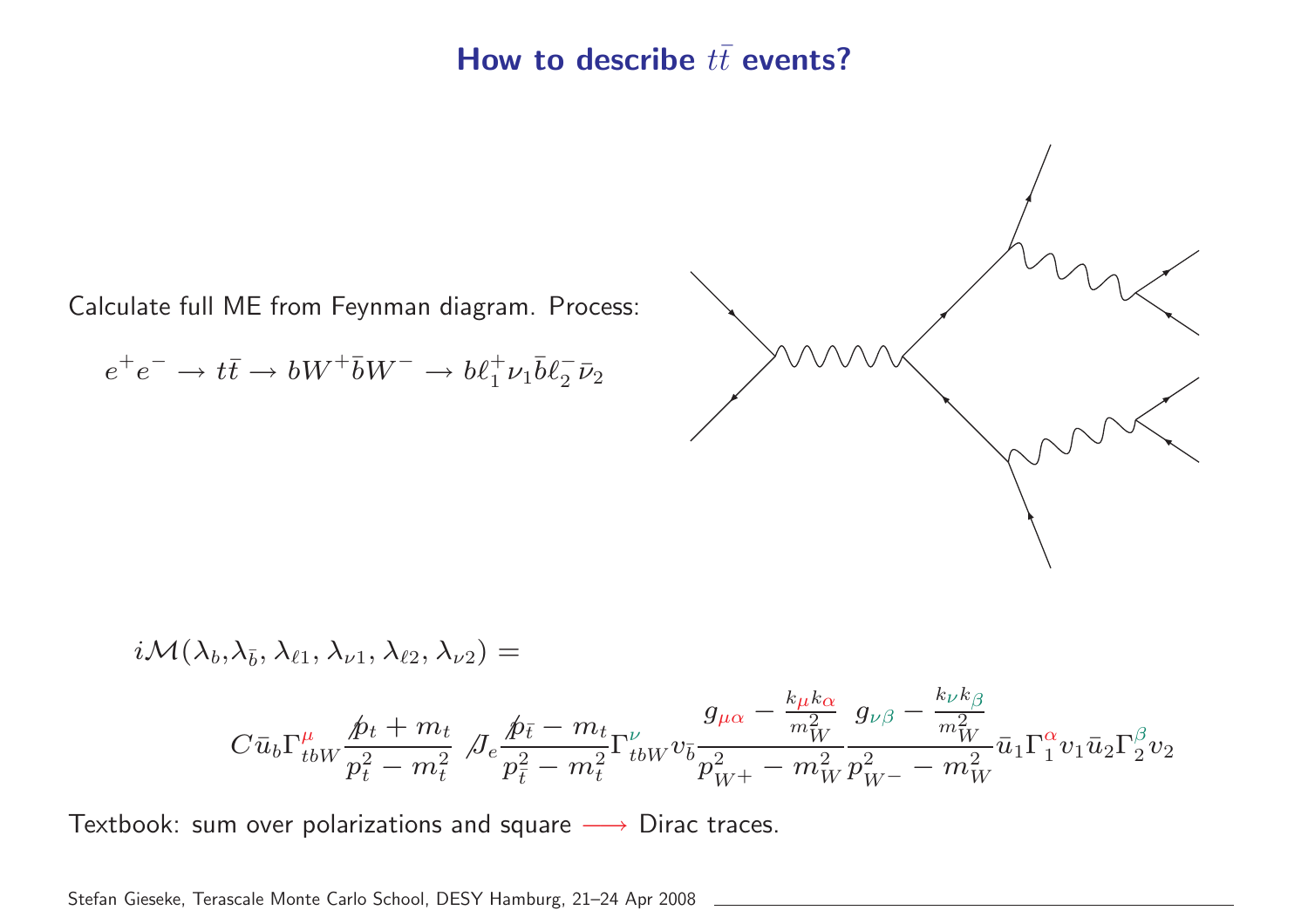#### Polarization sums

→ Quite lengthy, four propagators require a carful sampling of phase space. Different flavours (<sup>1</sup>, <sup>2</sup>) have to be combined.

How to simplify? First observe the polarization sums:

For fermions:

$$
\sum_{\lambda} u_{\lambda}(p) \bar{u}_{\lambda}(p) = p + m , \qquad \sum_{\lambda} v_{\lambda}(p) \bar{v}_{\lambda}(p) = p - m .
$$

For massive gauge bosons:

$$
\sum_{\lambda({\rm physical})} \varepsilon_\mu^\lambda \varepsilon_\nu^{\lambda*} = -g_{\mu\nu} + \frac{k_\mu k_\nu}{m_W^2} \ .
$$

Observe our amplitude:

$$
i{\cal M} = C \bar u_b \Gamma^\mu_{tbW} {\hbar \over p_t^2 - m_t^2} \notag \\ {\cal J}_e {\hbar \over p_{\bar t}^2 - m_t^2} \Gamma^\nu_{tbW} v_{\bar b} {g_{\mu\alpha} - {k_\mu k_\alpha \over m_W^2} \over p_{W^+}^2 - m_W^2} g_{\nu\beta} - {k_\nu k_\beta \over m_W^2} \bar u_1 \Gamma^\alpha_1 v_1 \bar u_2 \Gamma^\beta_2 v_2
$$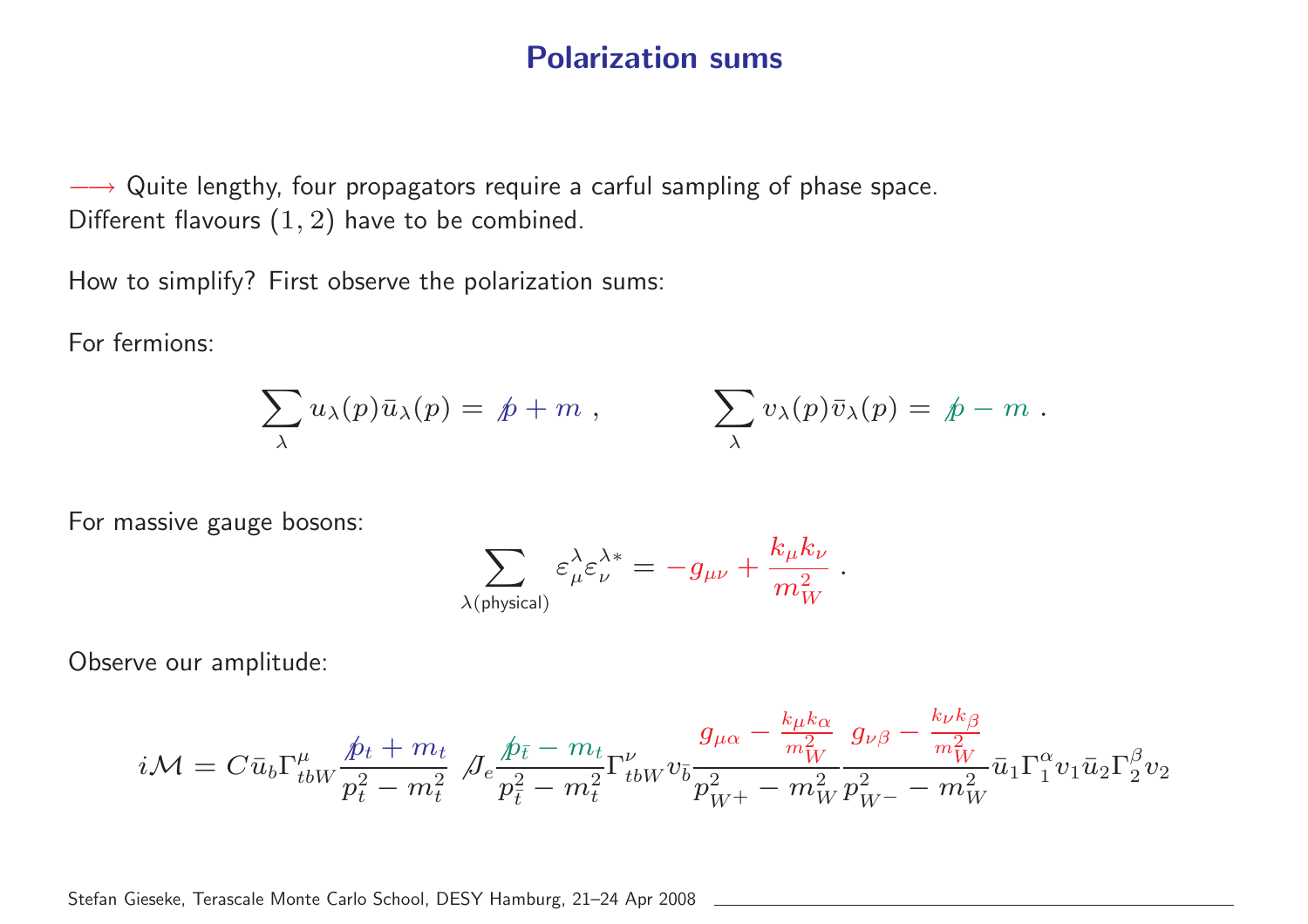#### Helicity amplitudes

Plugging in/reverting the polarization sums, we obtain

$$
i\mathcal{M}(\lambda \ldots) = \sum_{\text{all internal }\lambda\text{'s}} C \bar{u}_{\lambda b} \Gamma^{\mu}_{tbW} \frac{u_{\lambda t} \bar{u}_{\lambda t}}{p_t^2 - m_t^2} \int_{\mathcal{C}} e^{\frac{\mathcal{V}_{\lambda \bar{t}} \bar{\mathcal{V}}_{\lambda \bar{t}}}{p_{\bar{t}}^2 - m_t^2} \Gamma^{\nu}_{tbW} \mathcal{V}_{\lambda \bar{b}}}
$$

$$
\times \frac{\varepsilon_{\mu}^{\lambda W^+} \varepsilon_{\alpha}^{\lambda W^+ *}}{p_{W^+}^2 - m_W^2} \varepsilon_{W^-}^{\lambda W^- *} \bar{u}_{\lambda \ell 1} \Gamma_1^{\alpha} v_{\lambda \nu 1} \bar{u}_{\lambda \ell 2} \Gamma_2^{\beta} v_{\lambda \nu 2}.
$$

Rearranging and contracting open Lorentz indices gives

$$
i\mathcal{M}(\lambda \dots) = \sum_{\text{all internal } \lambda \text{'s}} C \left( \bar{u}_{\lambda b} \Gamma_{tbW} \cdot \varepsilon^{\lambda W^{+}} u_{\lambda t} \right) (\bar{u}_{\lambda t} \not \mathcal{J}_{e} v_{\lambda \bar{t}}) \left( \bar{v}_{\lambda \bar{t}} \Gamma_{tbW} \cdot \varepsilon_{\nu}^{\lambda W^{-}} v_{\lambda \bar{b}} \right)
$$
  
 
$$
\times \left( \bar{u}_{\lambda \ell 1} \Gamma_{1} \cdot \varepsilon^{\lambda W^{+}} v_{\lambda \nu 1} \right) \left( \bar{u}_{\lambda \ell 2} \Gamma_{2} \cdot \varepsilon^{\lambda W^{-}} v_{\lambda \nu 2} \right)
$$
  
 
$$
\times \frac{1}{p_{W^{+}}^{2} - m_{W}^{2}} \frac{1}{p_{W^{-}}^{2} - m_{W}^{2}} \frac{1}{p_{t}^{2} - m_{t}^{2}} \frac{1}{p_{\bar{t}}^{2} - m_{t}^{2}}.
$$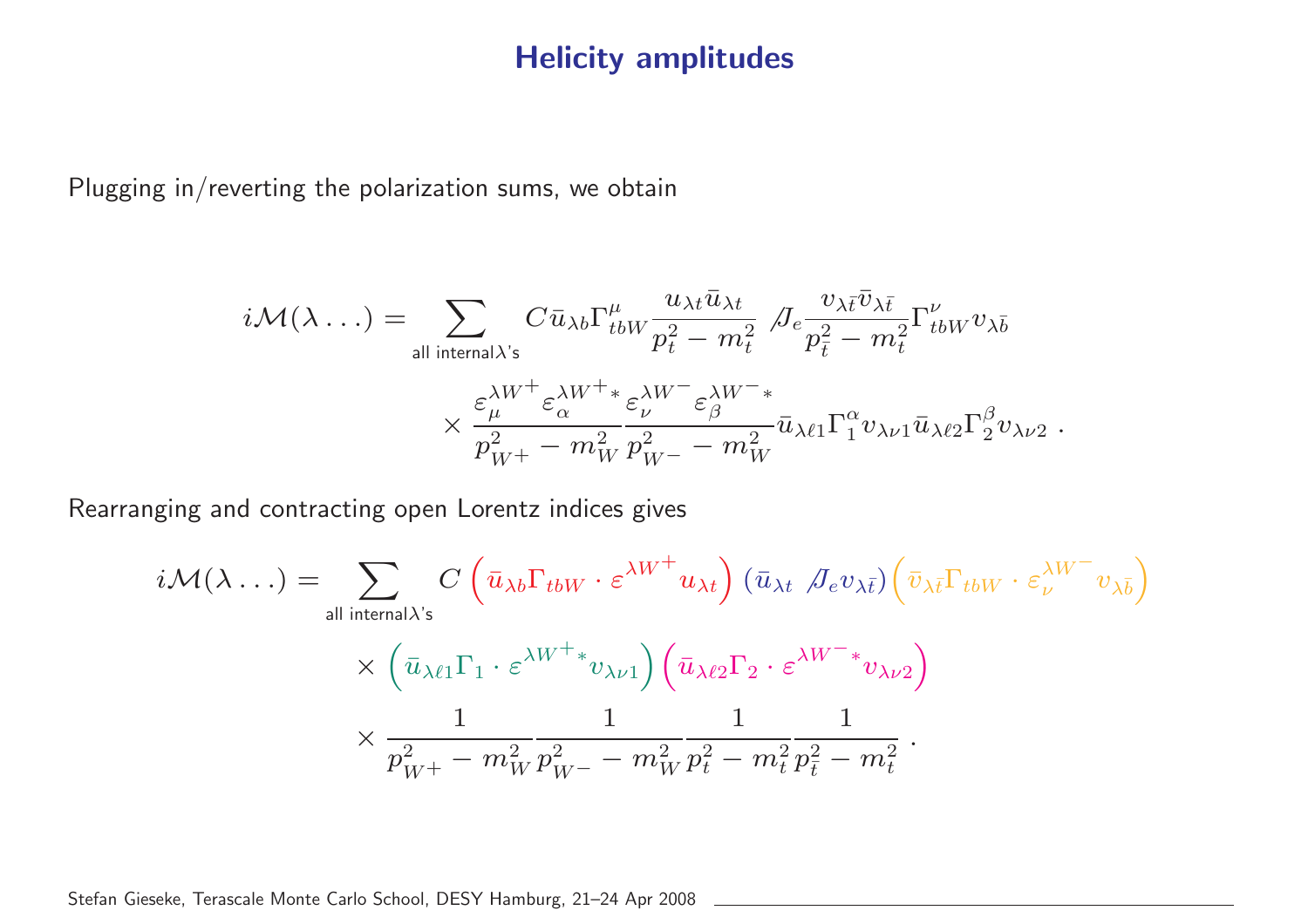### Helicity amplitudes

$$
i\mathcal{M}(\lambda...) = \sum_{\text{all internal }\lambda\text{'s}} N (\bar{u}_{\lambda t} \not R_{e} v_{\lambda t}) (\bar{u}_{\lambda b} \Gamma_{tbW} \cdot \varepsilon^{\lambda W^{+}} u_{\lambda t}) (\bar{u}_{\lambda \ell 1} \Gamma_{1} \cdot \varepsilon^{\lambda W^{+}} v_{\lambda \nu 1})
$$
  
\n
$$
\times (\bar{v}_{\lambda t} \Gamma_{tbW} \cdot \varepsilon^{\lambda W^{-}}_{\nu \lambda b}) (\bar{u}_{\lambda \ell 2} \Gamma_{2} \cdot \varepsilon^{\lambda W^{-}} v_{\lambda \nu 2})
$$
  
\n
$$
= \sum_{\text{all internal }\lambda\text{'s}} N' \mathcal{M}_{\lambda t}^{e^{+}e^{-} \to t\bar{t}} \mathcal{M}_{\lambda t}^{t \to bW^{+}} \mathcal{M}_{\lambda t}^{t \to bW^{+}}
$$
  
\n
$$
\times \mathcal{M}_{\lambda_{W^{+}}}^{W^{+} \to \ell_{1}^{+} v_{1}} \mathcal{M}_{\lambda t}^{\bar{t} \to bW^{-}} \mathcal{M}_{\lambda_{W^{-}}}^{W^{-} \to \ell_{2}^{+} v_{2}}
$$
  
\nHere: propagator factors absorbed in N'. Later we  
\nconsider the zero width approximation  $\to$  particles  
\non-shell. The propagator is absorbed by the  
\nintermediate phase space integration.

Stefan Gieseke, Terascale Monte Carlo School, DESY Hamburg, 21–24 Apr 2008

Here: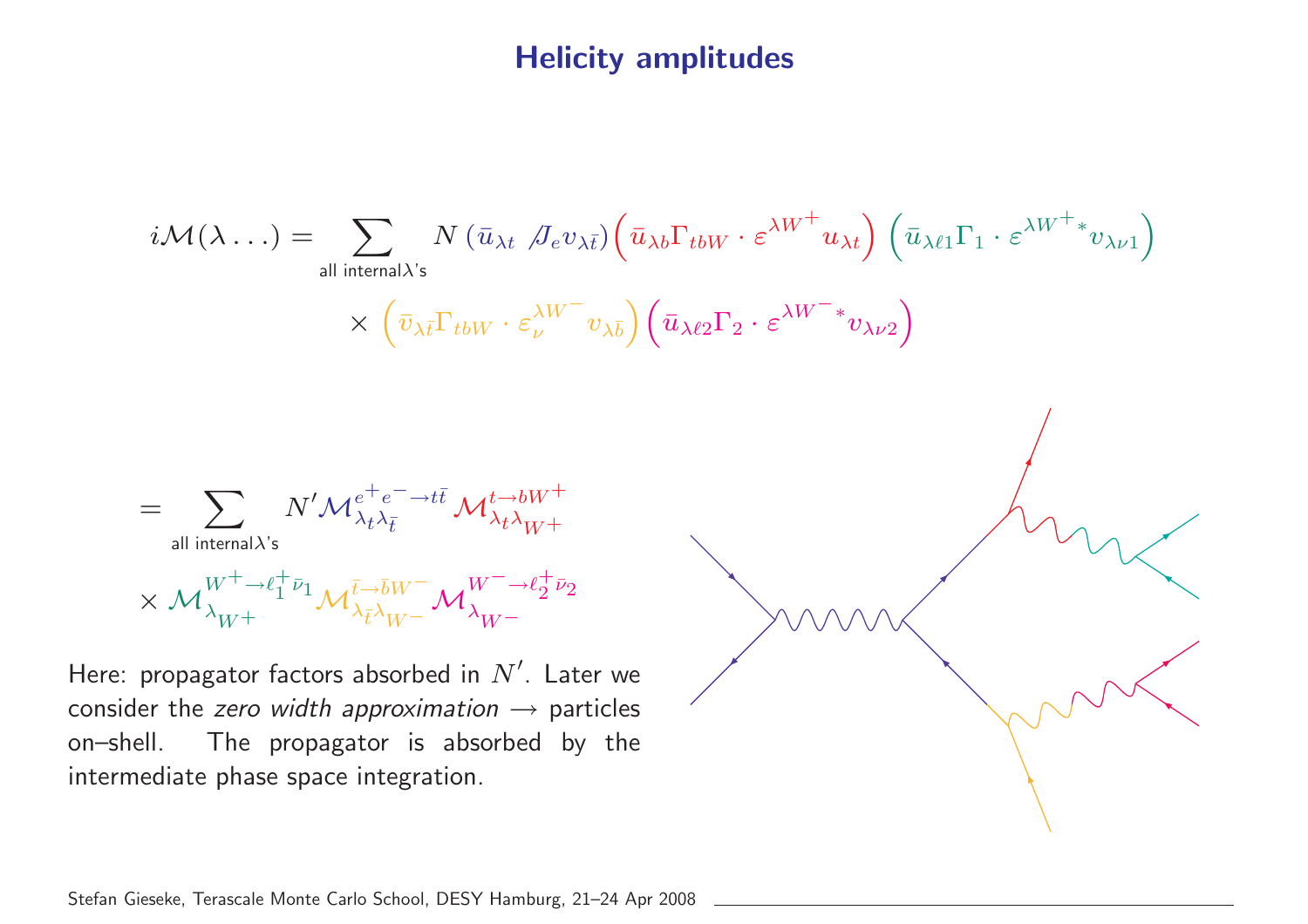### So far

So far we have learnt:

- Ordinary Feynman diagram breaks up into several well-defined subamplitudes (in the narrow–width approximation!).
- Must keep explicit helicity information for this! ("square, then sum" vs "sum, then square")
- Clearly: Independent subamplitudes, with spin averaging, would give <sup>a</sup> different result.
- Note: we put intermediate particles on–shell, i.e. take the limit of width  $\rightarrow 0$ . Well justifyable for many cases  $(\rightarrow$  examples later).



Next step  $\longrightarrow$  use these helicity amplitudes to do sequential decays but keep spin correlations among the subamplitudes.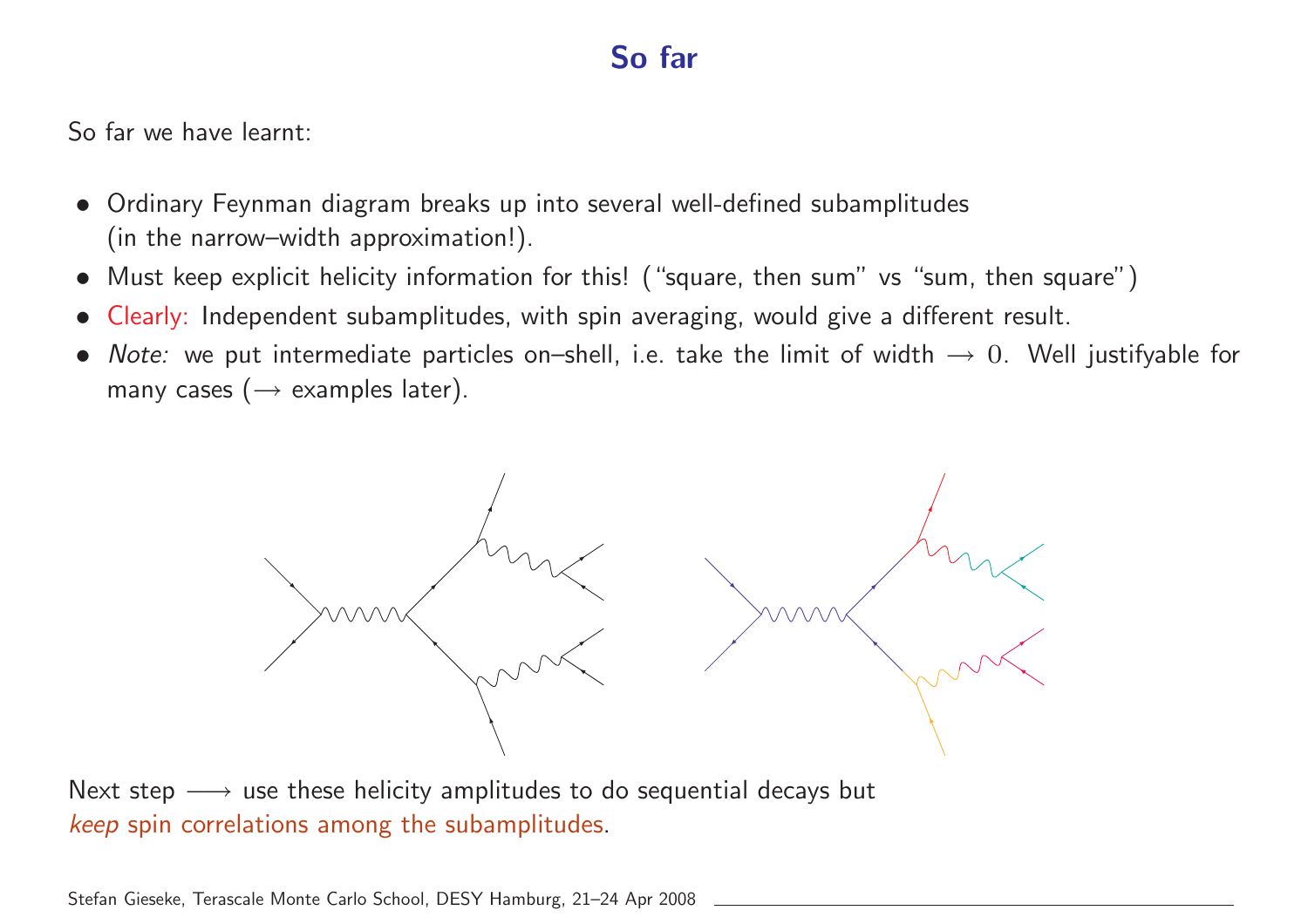<sup>P</sup> Richardson, JHEP 0111,029 (2001), based on J Collins NPB304,794 (1988), IG Knowles NPB304,767 (1988), NPB310,571 (1988).

- General algorithm to achieve the goal we have formulated.
- Originally invented to adjust spin correlations in parton showers.
- Now most important for the case of ME with many legs, the case we are considering here.
- Implemented in Herwig++.
- We will discuss this algorithm for the special case of  $e^+e^- \rightarrow t\bar{t}$ . With hints towards the general implementation.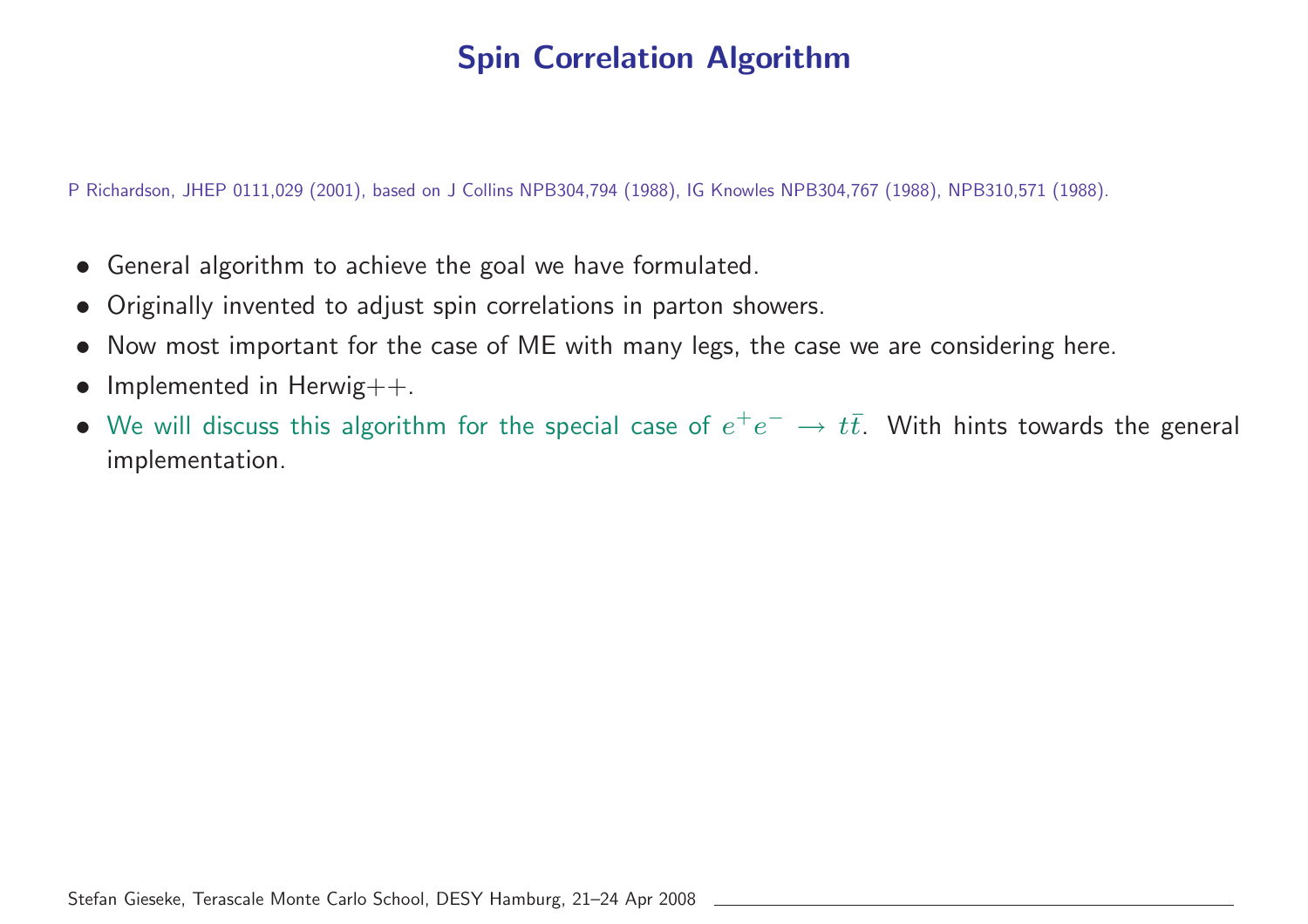Step 1: generate hard process from spin averaged ME. A spin density  $\rho$  for the incoming particles might be included here already. For unpolarised initial state, one simply uses  $\rho_{\kappa,\kappa'} = \delta_{\kappa,\kappa'}/2.$ 



.

Generate momenta of  $t,\,\bar{t}$  from the usual cross—section integral

$$
\frac{d\sigma}{d\Phi} = \frac{(2\pi)^4}{2s} \int \frac{d^3p_t}{(2\pi)^3 2E_t} \frac{d^3p_{\bar{t}}}{(2\pi)^3 2E_{\bar{t}}} \mathcal{M}_{\lambda_t \lambda_{\bar{t}}}^{e^+e^- \to t\bar{t}} \mathcal{M}_{\lambda_t \lambda_{\bar{t}}}^{*e^+e^- \to t\bar{t}}
$$

*Note:* repeated spin indices (here  $\lambda_t, \lambda_{\bar{t}})$  are summed over.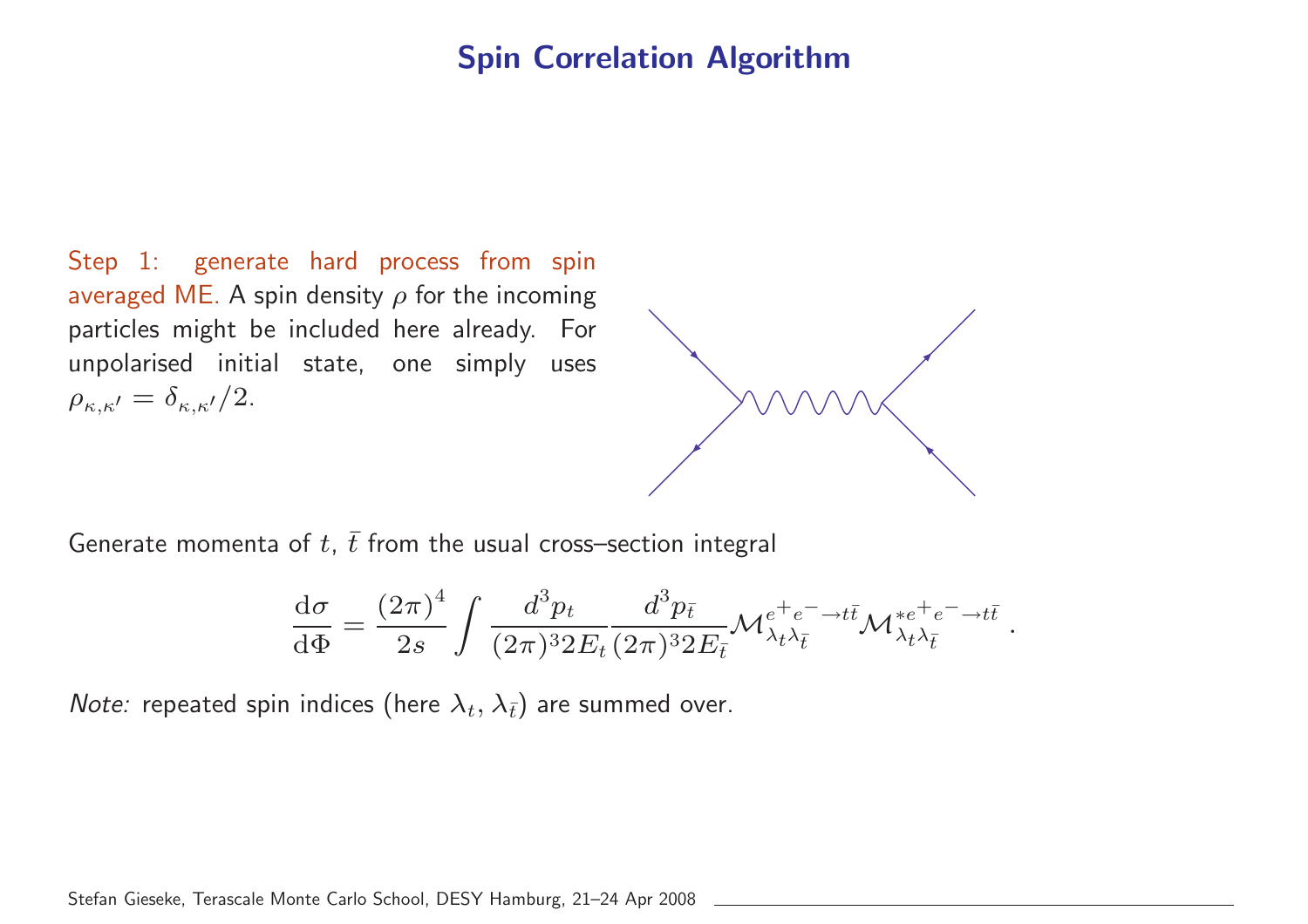Step 2: select one final state partice at random (say the  $t).$  Calculate the spin density matrix

$$
\rho^t_{\lambda_t\lambda_t'}=\frac{1}{N}{\cal M}^{e^+e^-\to t\bar t}_{\lambda_t\lambda_{\bar t}}{\cal M}^{*e^+e^-\to t\bar t}_{\lambda_t'\lambda_{\bar t}}\ .
$$

N chosen such that  $\text{Tr}\rho = 1$ .  $\rho_{\kappa,\kappa'}$  would enter here if non–trivial.

Step 3: Decay this particle. Generate the momenta of the final state particles according to

$$
\frac{\mathrm{d}\Gamma}{\mathrm{d}\Phi}=\frac{(2\pi)^4}{2m_t}\int\frac{d^3p_b}{(2\pi)^3 2E_b}\frac{d^3p_{W^+}}{(2\pi)^3 2E_{W^+}}\rho^t_{\lambda_t\lambda_t'}\mathcal{M}^{t\to bW^+}_{\lambda_t\lambda_{W^+}}\mathcal{M}^{*t\to bW^+}_{\lambda_t'\lambda_{W^+}},
$$

The spin density  $\rho^t_\lambda$  $\lambda_t \lambda_t'$ t ensures the proper correlations with the incoming particles.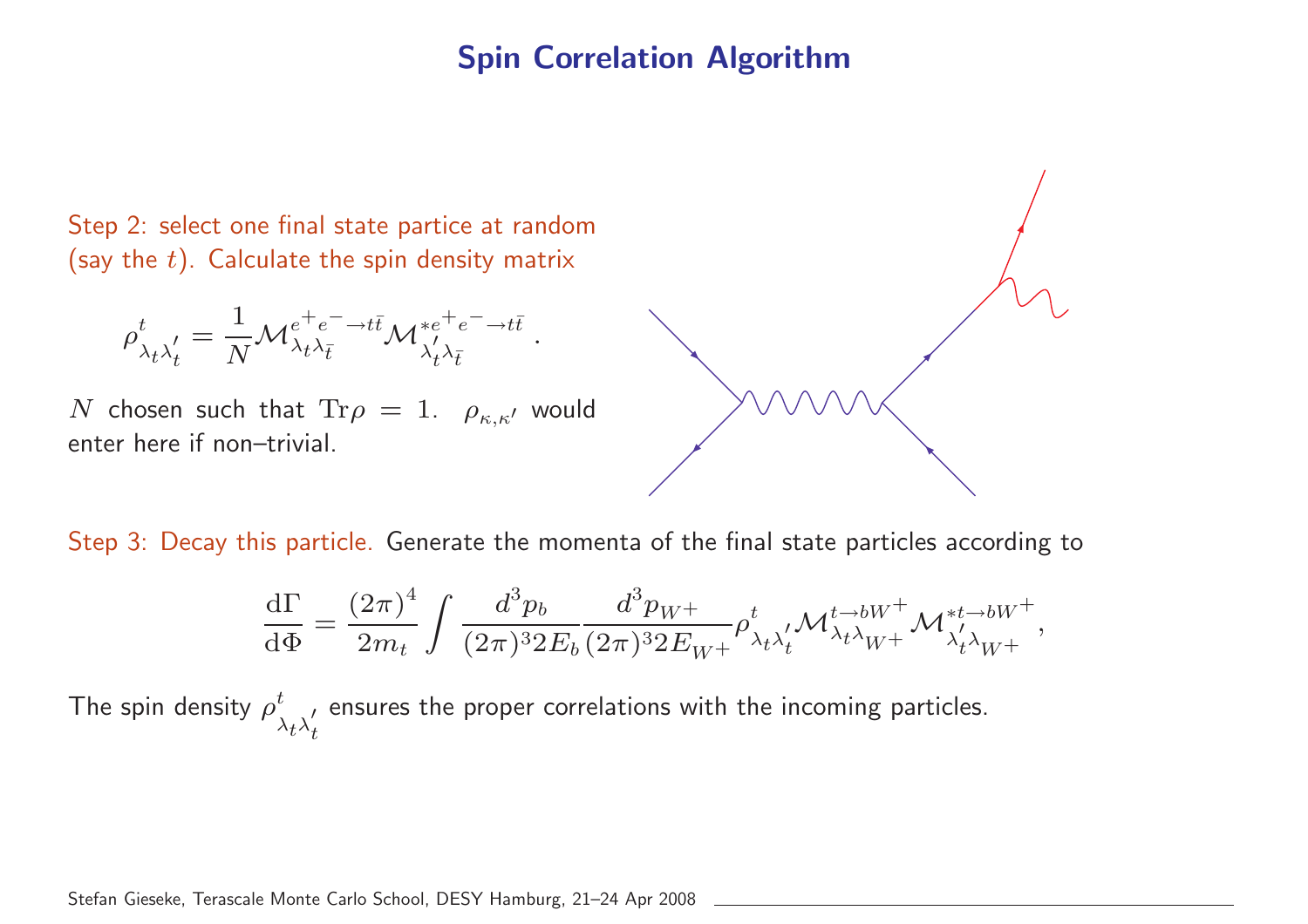Step 4: Pick one of the final state particles and calculate the new spin density. Here only for the  $W^+$ , as the b is already stable.

$$
\rho_{\lambda_W+\lambda'_W+}^{W^+}=\frac{1}{N}\rho_{\lambda_t\lambda'_t}^t\mathcal{M}_{\lambda_t\lambda_W+}^{t\to bW^+}\mathcal{M}_{\lambda'_t\lambda'_W+}^{*t\to bW^+}\;.
$$

Input for the Step 3 again.  $(\lambda_b, \lambda'_b$  not displayed here, they have been silently contracted with <sup>a</sup>  $\delta_{\lambda_b,\lambda'_b}$  already, come back to this later.)

Step 3: Decay this particle. Generate the momenta of the final state particles according to

$$
\frac{{\rm d}\Gamma}{{\rm d}\Phi}=\frac{(2\pi)^4}{2m_W^+}\int\frac{d^3p_{\ell^+}}{(2\pi)^3 2E_{\ell^+}}\frac{d^3p_{\nu_\ell}}{(2\pi)^3 2E_{\nu_\ell}}\rho_{\lambda_W+}^{W^+}\nonumber\\ \lambda'_W+\lambda'_W+\lambda''^{\mu^+ \to \ell^+ \nu_\ell}\mathcal{M}_{\lambda'_W+}^{*W^+ \to \ell^+ \nu_\ell},
$$

The spin density  $\rho_{\lambda}^{W^+}$ <sub>A</sub>' now ensures the proper correlations with the t and the beam.

Steps 3 and 4 are repeated until all particles in <sup>a</sup> decay chain are stable. In our example this is now the case.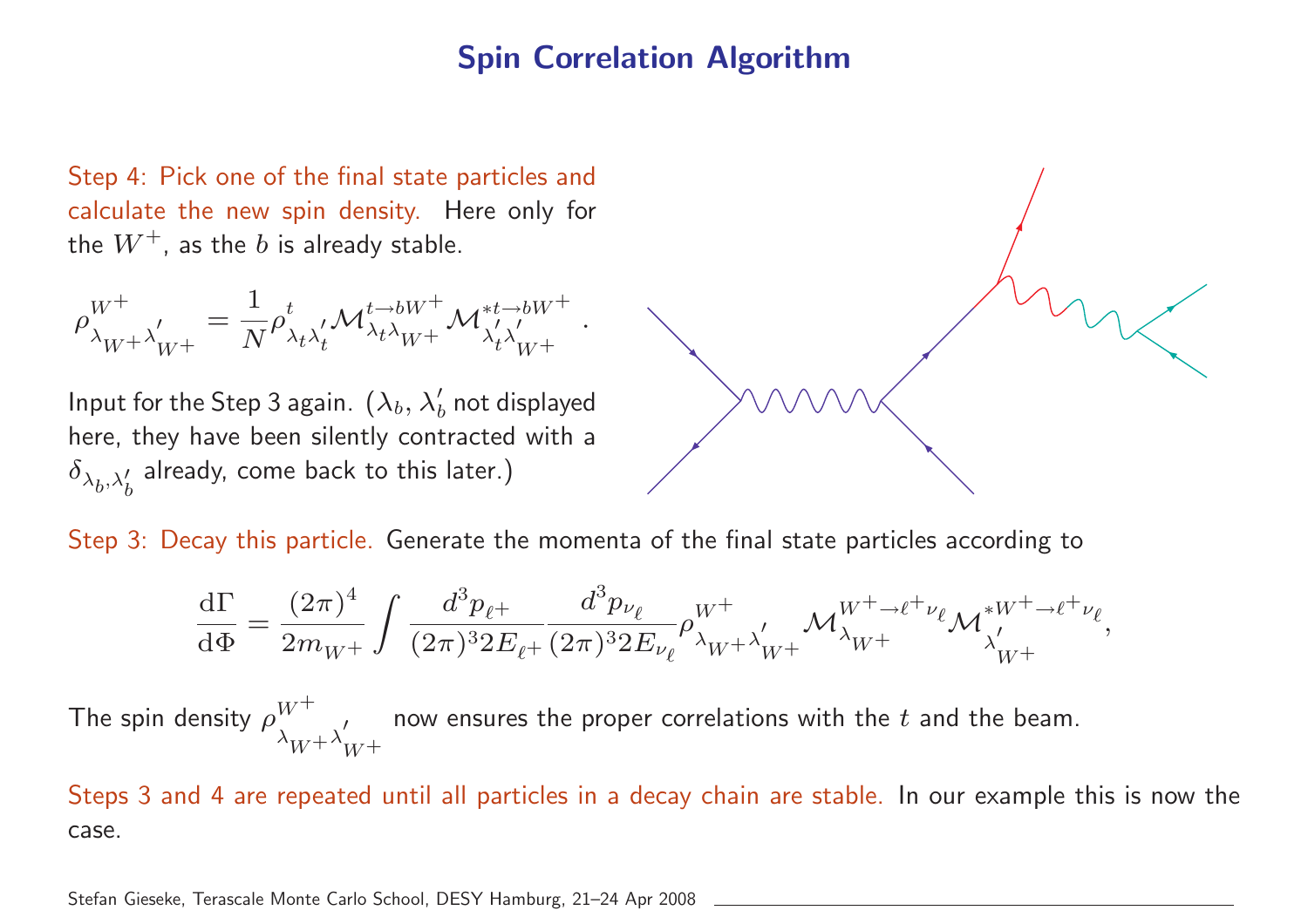Now the spin information has to be carried back up the tree.

Step 5: Calculate the decay density matrix. For the  $W^+$  this is

 $D^{W^+}$  $\frac{W}{\lambda_W+\lambda_W'+} =$ 1  $\frac{1}{N} {\cal M}^{t\to b W^+}_{\lambda_t\lambda_{W^+}} {\cal M}^{*t\to b W^+}_{\lambda_t\lambda_{W^+}'},$ 

This will be used in the other branches of the tree.

Step 6: if there were other unstable particles in the  $t$  decay, we would calculate a new spin density matrix as in Step 4 and Step 3, but here the decay matrix  $D_{\lambda_W+\lambda'_W+}^{\tilde{W}^+}$  would enter, where previously we implicitly set this to  $\delta_{\lambda_{W^+}\lambda'_{W^+}}$ . This would then enter the calculation of the final state momenta of this decay etc.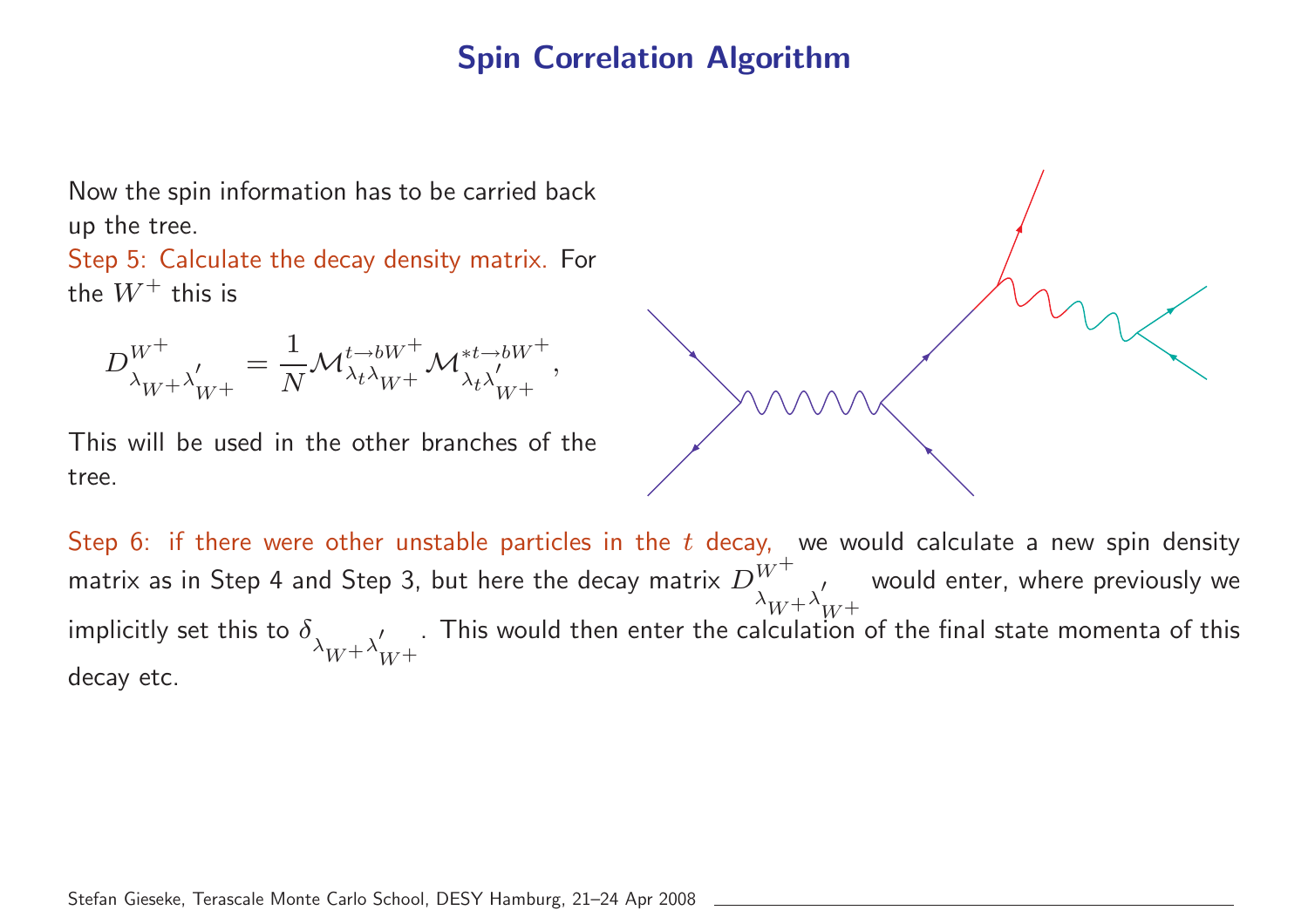.

Step 7: we eventually will reach the hard process again. Now we calculate the decay matrix

$$
D^t_{\lambda_t\lambda_t'}=\frac{1}{N}\mathcal{M}^{t\to bW^+}_{\lambda_t\lambda_{W^+}}\mathcal{M}^{*t\to bW^+}_{\lambda_t'\lambda_{W^+}'}D^{W^+}_{\lambda_{W^+}\lambda_{W^+}'}
$$

using this we calculate the spin density matrix

$$
\rho^{\bar{t}}_{\lambda_{\bar{t}}\lambda'_{\bar{t}}}=\frac{1}{N}\mathcal{M}^{e^+e^-\to t\bar{t}}_{\lambda_t\lambda_{\bar{t}}} \mathcal{M}^{*e^+e^-\to t\bar{t}}_{\lambda'_t\lambda'_{\bar{t}}}\tD^t_{\lambda_t\lambda'_{\bar{t}}}
$$

(compare  $t$  case where we implicitly used the identity  $\delta$  $\lambda_t \lambda_t'$ t instead of  $D^t$  $\lambda_t \lambda_t'$ t !)

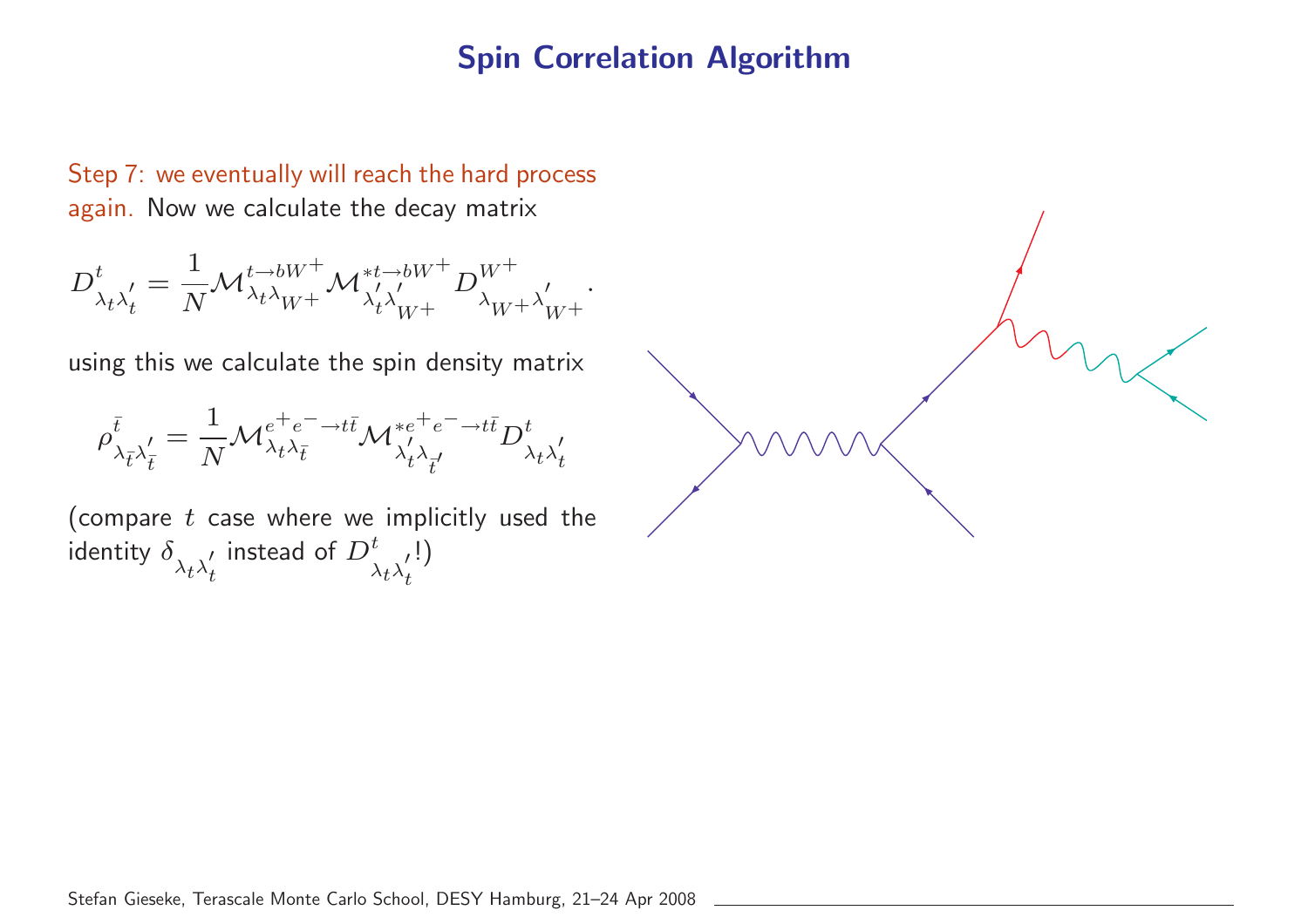Back to  $\mathsf{Step}$  3:  $\,\bar{t}\,$  decay, now using the spin density matrix  $\rho_{\lambda}^{\bar{t}}$  $\lambda_{\bar t}$ density matrix  $\rho^\iota_{\lambda_{\bar t}\lambda_{\bar t}}$ . This transports the spin<br>information from the first branch to the second.

Generate the momenta of the final state particles of the  $\bar{t}$  decay according to

$$
\frac{\mathrm{d}\Gamma}{\mathrm{d}\Phi}=\frac{(2\pi)^4}{2m_t}\int\frac{d^3p_b}{(2\pi)^3 2E_b}\frac{d^3p_{W^+}}{(2\pi)^3 2E_{W^+}}\rho^{\bar t}_{\lambda_{\bar t}\lambda'_{\bar t}}\mathcal{M}^{\bar t\to\bar bW^-}_{\lambda_{\bar t}\lambda_{W^-}}\mathcal{M}^{*\bar t\to\bar bW^-}_{\lambda'_{\bar t}\lambda_{W^-}}
$$

.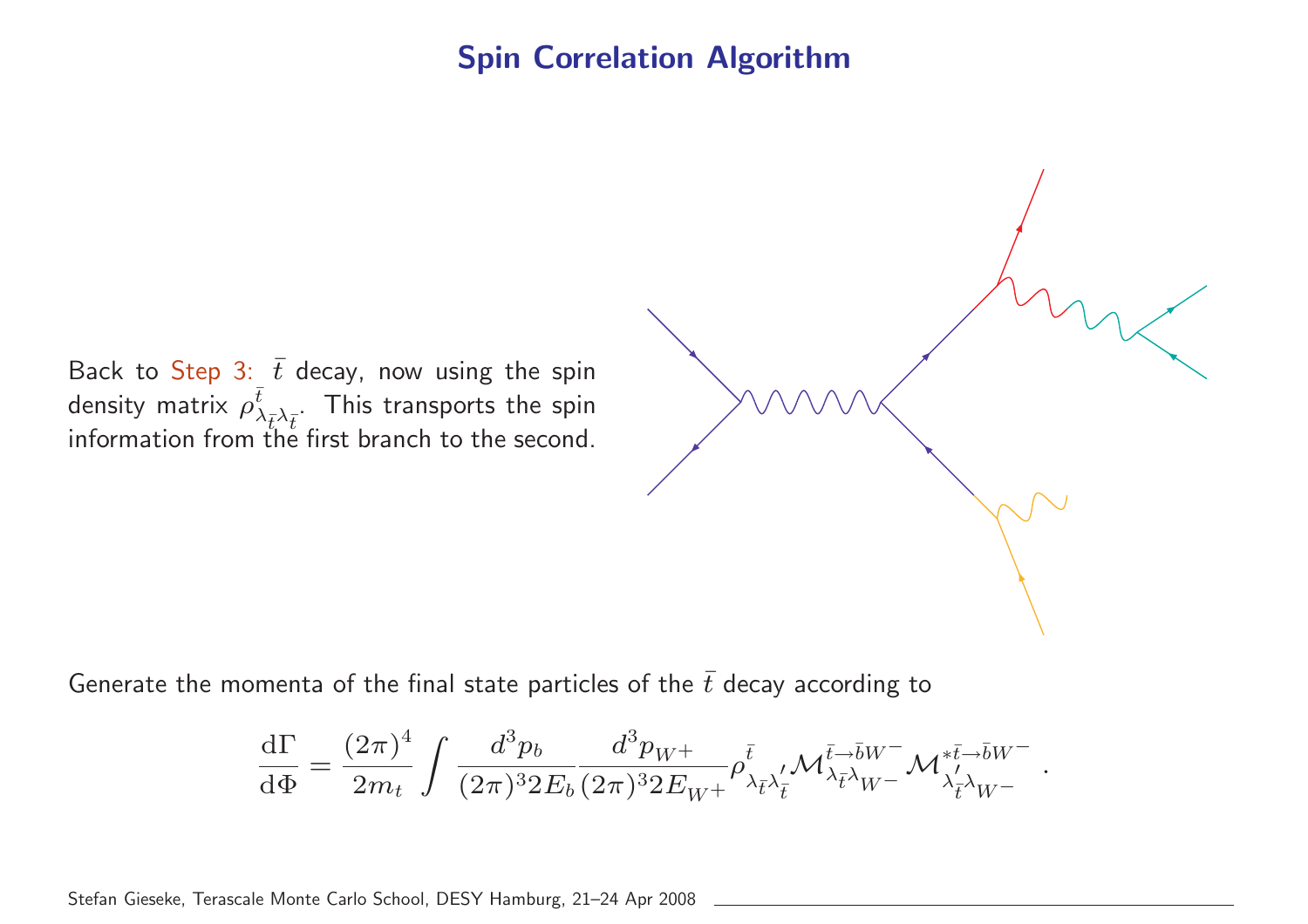Now Step 4: new  $\rho$  matrix for the  $W^-$  and Step 3:  $W^-$  decay according to the proper phase space integral.

With more than 2 particles in the final state of the hard process we would eventually get back to Step 7 and then up the next decay chain. Here we are finished.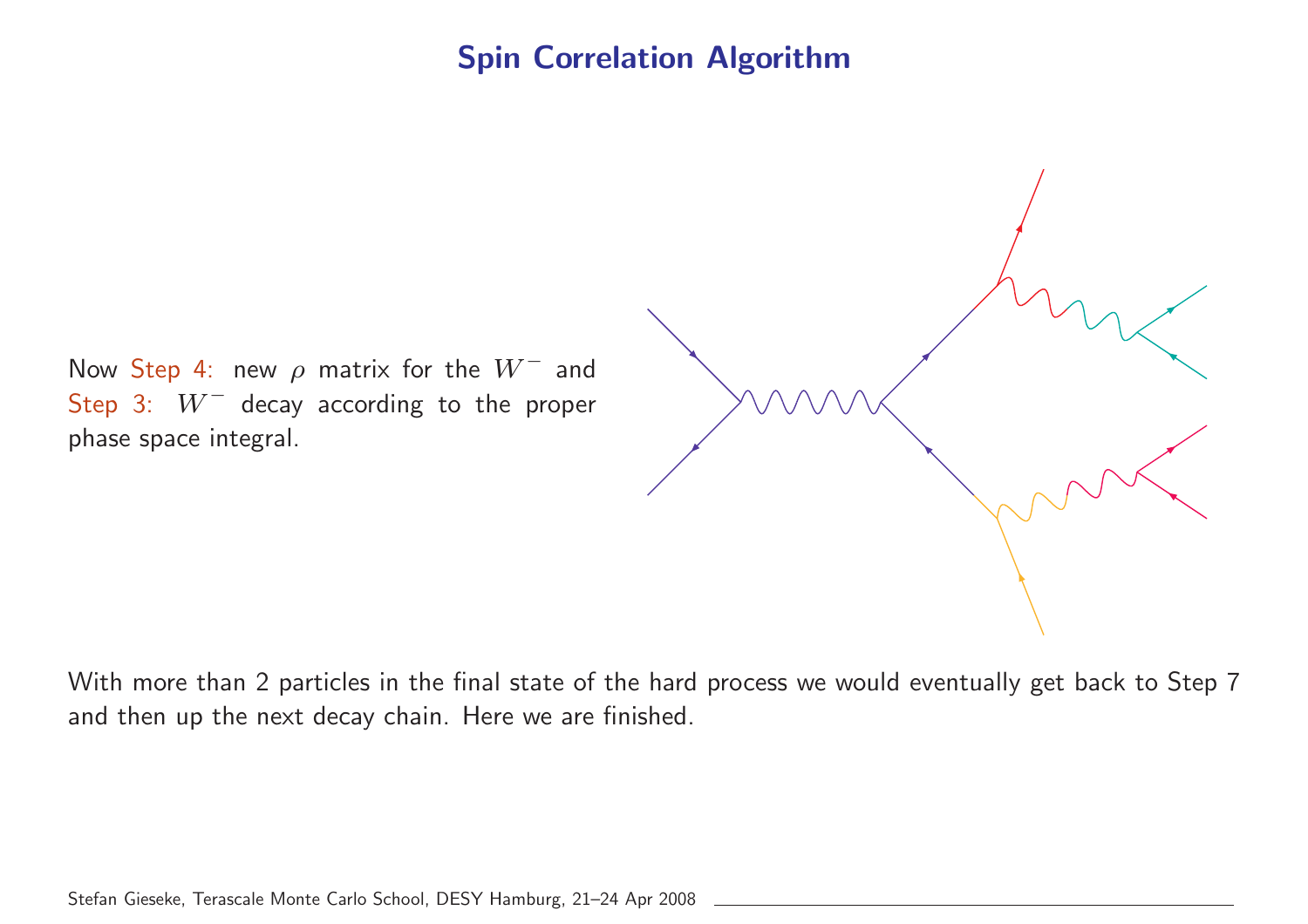#### Why is this equivalent to using the full ME? (using only the on-shell limit).

Consider production process of particles <sup>1</sup> and <sup>2</sup> (with polarization) with subsequent decay into <sup>2</sup> polarized particles,

$$
12 \rightarrow (3A)(4B) .
$$

Particles  $A$  and  $B$  are unpolarized, so no helicity index for them.

With production ME M and Decay MEs  $\Gamma^{(1)}$ ,  $\Gamma^{(2)}$  we will write the total ME as

$$
|\mathcal{M}_{\lambda_3\lambda_4}|^2 = |\Gamma^{(1)}_{\lambda_3\lambda_1} M_{\lambda_1\lambda_2} \Gamma^{(2)}_{\lambda_2\lambda_4}|^2.
$$

Now we do the algorithm, step–by–step.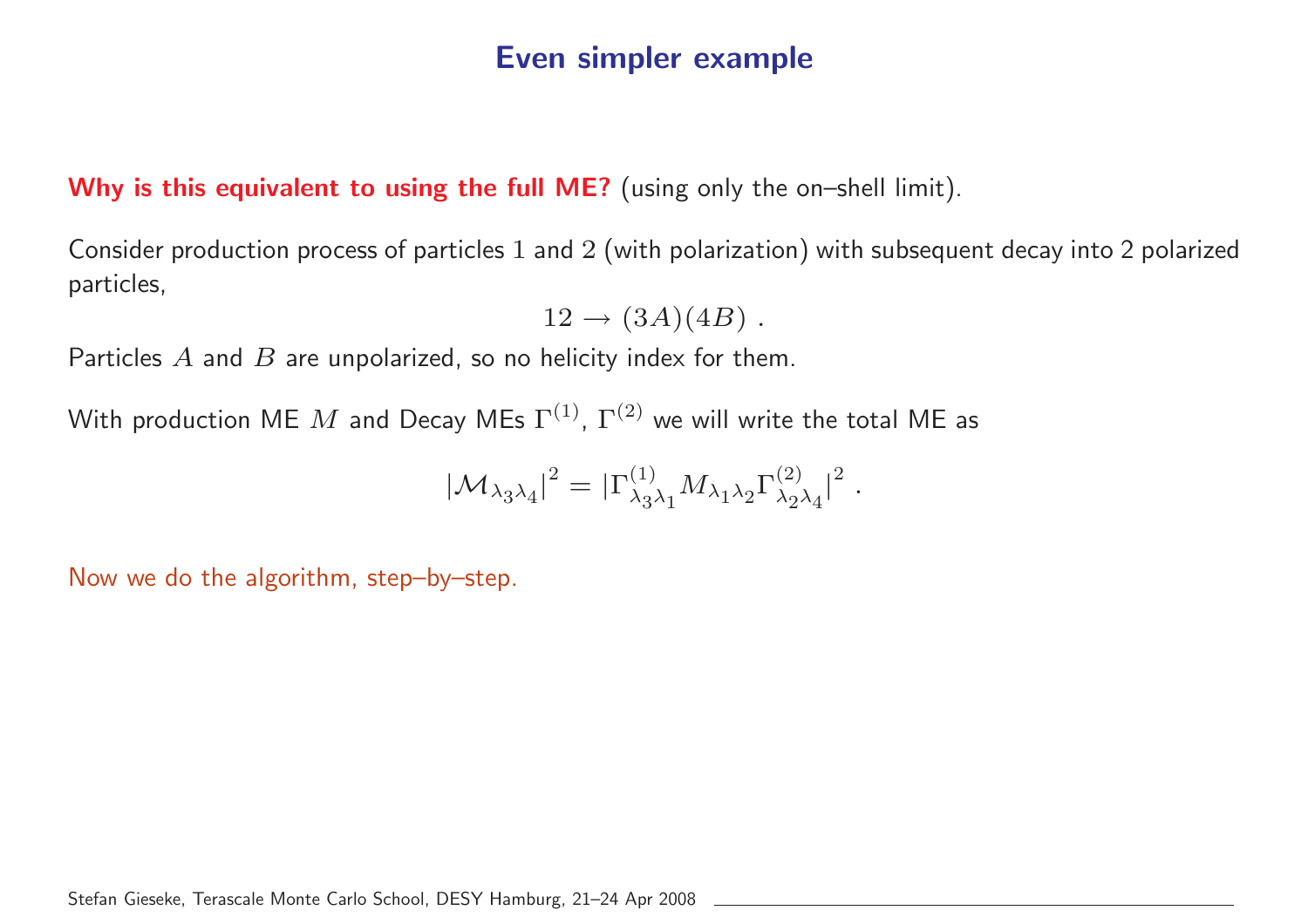• Production according to

$$
\left|M\right|^2=M_{\lambda_1\lambda_2}M_{\lambda_2\lambda_1}^*
$$

• Calculate Spin density matrix

$$
\rho_{\lambda_1\lambda_1'}^{(1)}=\frac{M_{\lambda_1\lambda_2}M_{\lambda_2\lambda_1'}}{M_{\lambda_1\lambda_2}M_{\lambda_2\lambda_1}}=\frac{M_{\lambda_1\lambda_2}M_{\lambda_2\lambda_1'}}{|M|^2}
$$

• Now Decay of 1 according to " $\rho \cdot |\Gamma|^{2n}$ ,

$$
\frac{M_{\lambda_1\lambda_2}M_{\lambda_2\lambda_1'}}{|M|^2}\Gamma^{(1)}_{\lambda_3\lambda_1}\Gamma^{*(1)}_{\lambda_1'\lambda_3}
$$

 $\bullet$  But, with conditional probability, that  $1,2$  have been already produced, so our total probability density is now

$$
|M|^2 \frac{M_{\lambda_1 \lambda_2} M_{\lambda_2 \lambda'_1}^*}{|M|^2} \Gamma^{(1)}_{\lambda_3 \lambda_1} \Gamma^{*(1)}_{\lambda'_1 \lambda_3} = M_{\lambda_1 \lambda_2} M_{\lambda_2 \lambda'_1}^* \Gamma^{(1)}_{\lambda_3 \lambda_1} \Gamma^{*(1)}_{\lambda'_1 \lambda_3} = \Gamma^{(1)}_{\lambda_3 \lambda_1} M_{\lambda_1 \lambda_2} M_{\lambda_2 \lambda'_1}^* \Gamma^{*(1)}_{\lambda'_1 \lambda_3}
$$
  
= 
$$
(\Gamma^{(1)} \cdot M)_{\lambda_3 \lambda_2} (\Gamma^{(1)} \cdot M)_{\lambda_2 \lambda_3}^* = |\Gamma^{(1)} \cdot M|^2
$$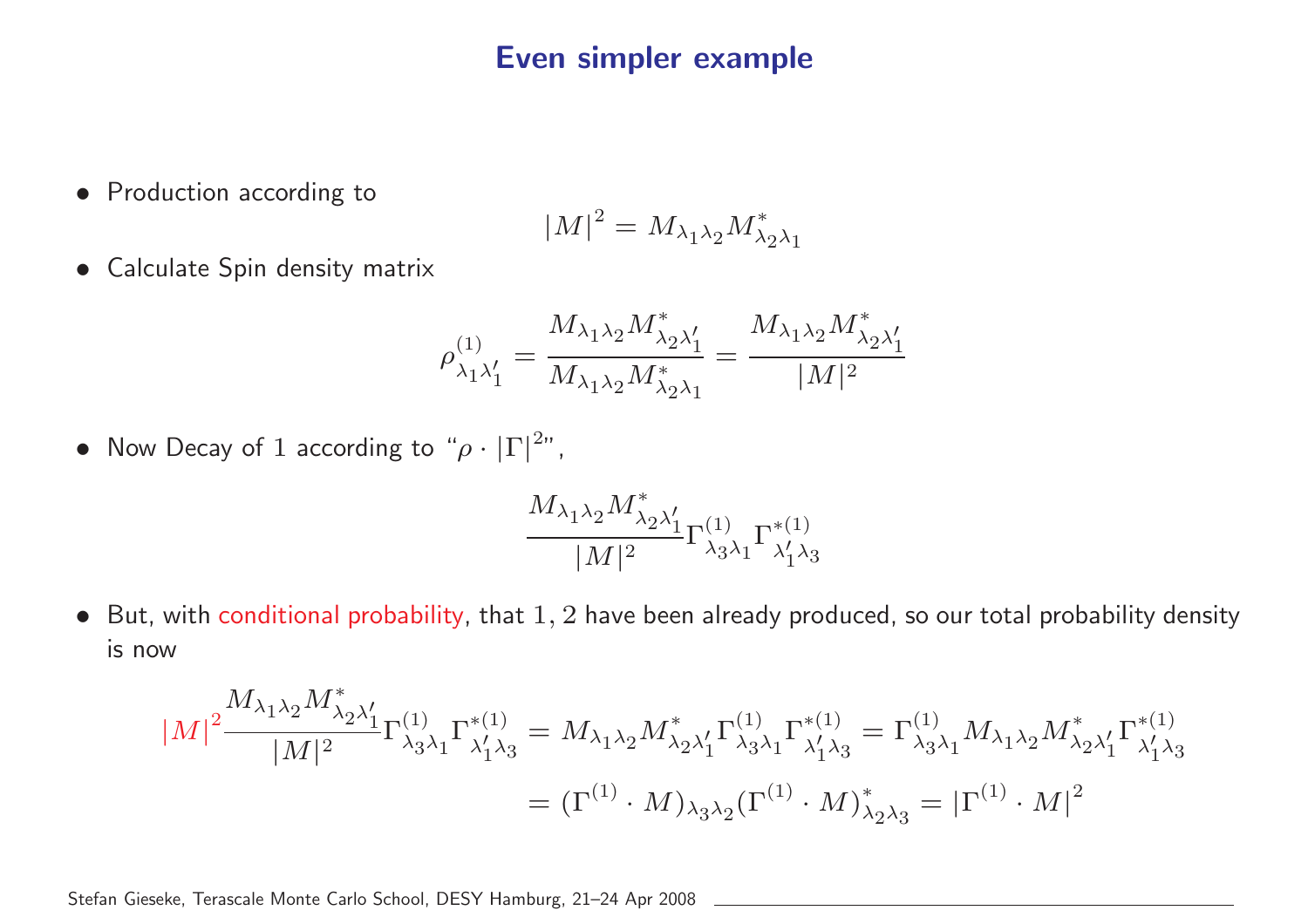• Now we need the decay matrix of the first decay, in order to propagate the information to the second decay:

$$
D_{\lambda_1 \lambda_1'} = \frac{\Gamma^{(1)}_{\lambda_3 \lambda_1} \Gamma^{* (1)}_{\lambda_1' \lambda_3}}{\Gamma^{(1)}_{\lambda_3 \lambda_1} \Gamma^{* (1)}_{\lambda_1 \lambda_3}} = \frac{\Gamma^{(1)}_{\lambda_3 \lambda_1} \Gamma^{* (1)}_{\lambda_1' \lambda_3}}{|\Gamma^{(1)}|^2}
$$

• This goes into the spin density matrix for the second decay:

$$
\rho_{\lambda_2\lambda_2'}=NM_{\lambda_1\lambda_2}M_{\lambda_2'\lambda_1'}^*D_{\lambda_1\lambda_1'}
$$

Plug in  $D$  and simplify:

$$
\rho_{\lambda_2\lambda_2'} = NM_{\lambda_1\lambda_2}M_{\lambda_2'\lambda_1'}^* \frac{\Gamma_{\lambda_3\lambda_1}^{(1)}\Gamma_{\lambda_1'\lambda_3}^{*(1)}}{|\Gamma^{(1)}|^2} = N \frac{\Gamma_{\lambda_3\lambda_1}^{(1)}M_{\lambda_1\lambda_2}M_{\lambda_2'\lambda_1'}^* \Gamma_{\lambda_1'\lambda_3}^{*(1)}}{|\Gamma^{(1)}|^2}
$$
\n
$$
= \frac{|\Gamma^{(1)}|^2}{|(\Gamma^{(1)}\cdot M)|^2} \frac{(\Gamma^{(1)}\cdot M)_{\lambda_3\lambda_2}(\Gamma^{(1)}\cdot M)_{\lambda_2'\lambda_3}^{*}}{|\Gamma^{(1)}|^2} = \frac{(\Gamma^{(1)}\cdot M)_{\lambda_3\lambda_2}(\Gamma^{(1)}\cdot M)_{\lambda_2'\lambda_3}^{*}}{|\Gamma^{(1)}|^2}
$$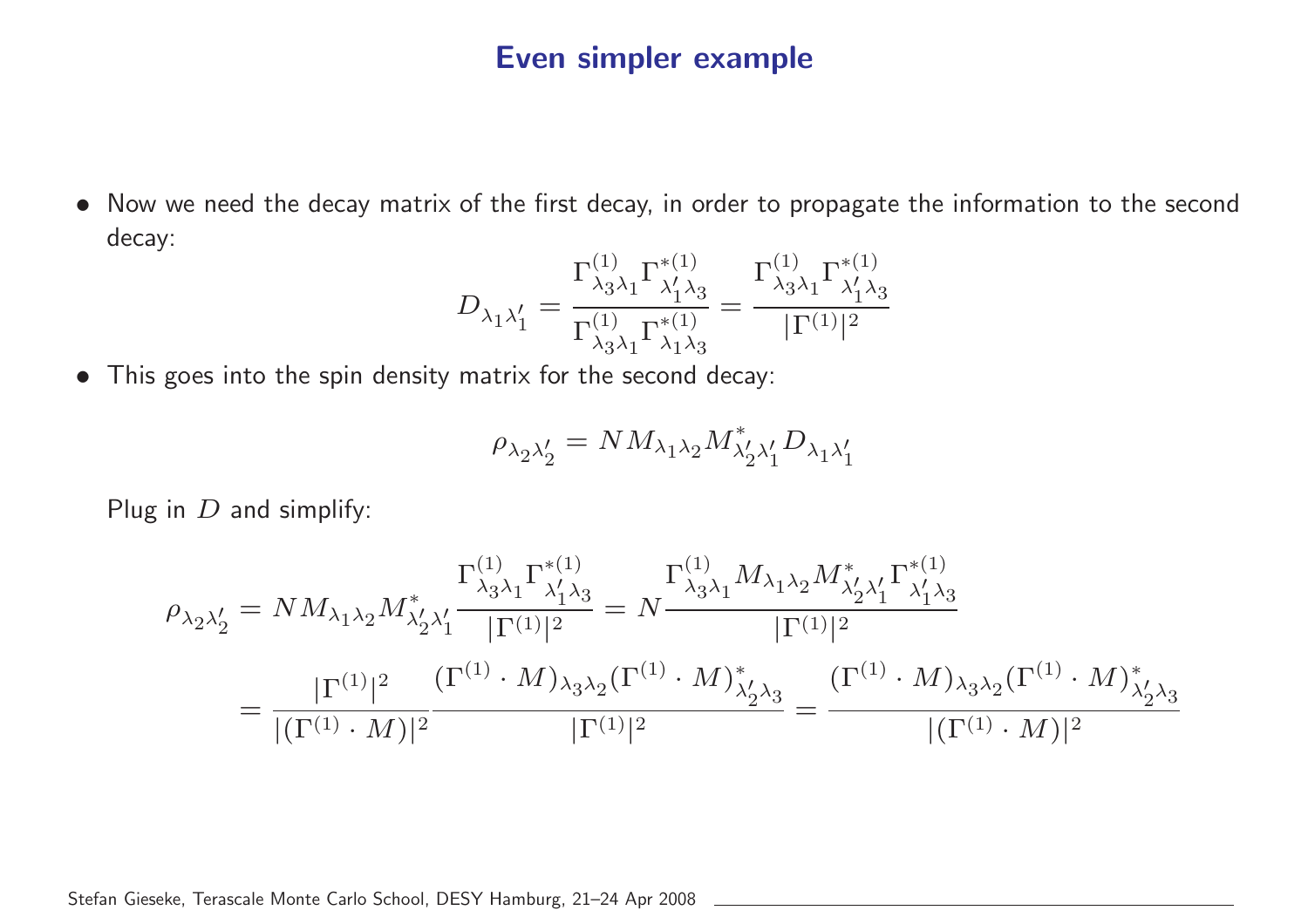• Now decay of 2 according to " $\rho \cdot |\Gamma|^{2n}$ ,

$$
\begin{split} \rho_{\lambda_2\lambda_2'} \Gamma^{(2)}_{\lambda_2\lambda_4} \Gamma^{*(2)}_{\lambda_4\lambda_2'} &= \frac{\Gamma^{(1)}_{\lambda_3\lambda_1} M_{\lambda_1\lambda_2} M_{\lambda_2'\lambda_1'}^* \Gamma^{*(1)}_{\lambda_1'\lambda_3}}{|(\Gamma^{(1)}\cdot M)|^2} \Gamma^{(2)}_{\lambda_2\lambda_4} \Gamma^{*(2)}_{\lambda_4\lambda_2'} \\ &= \frac{\Gamma^{(1)}_{\lambda_3\lambda_1} M_{\lambda_1\lambda_2} \Gamma^{(2)}_{\lambda_2\lambda_4} \Gamma^{*(2)}_{\lambda_4\lambda_2'} M_{\lambda_2'\lambda_1'}^* \Gamma^{*(1)}_{\lambda_1'\lambda_3}}{|(\Gamma^{(1)}\cdot M)|^2} \end{split}
$$

• Multiply with  $|(\Gamma^{(1)}\cdot M)|^2$  as we generate this under the condition that the production and the first decay have already happened,

$$
|\Gamma_{\lambda_3\lambda_1}^{(1)}M_{\lambda_1\lambda_2}\Gamma_{\lambda_2\lambda_4}^{(2)}|^2\;,
$$

we arrive at our full matrix element!

Demonstrated for this simple case that the algorithm works!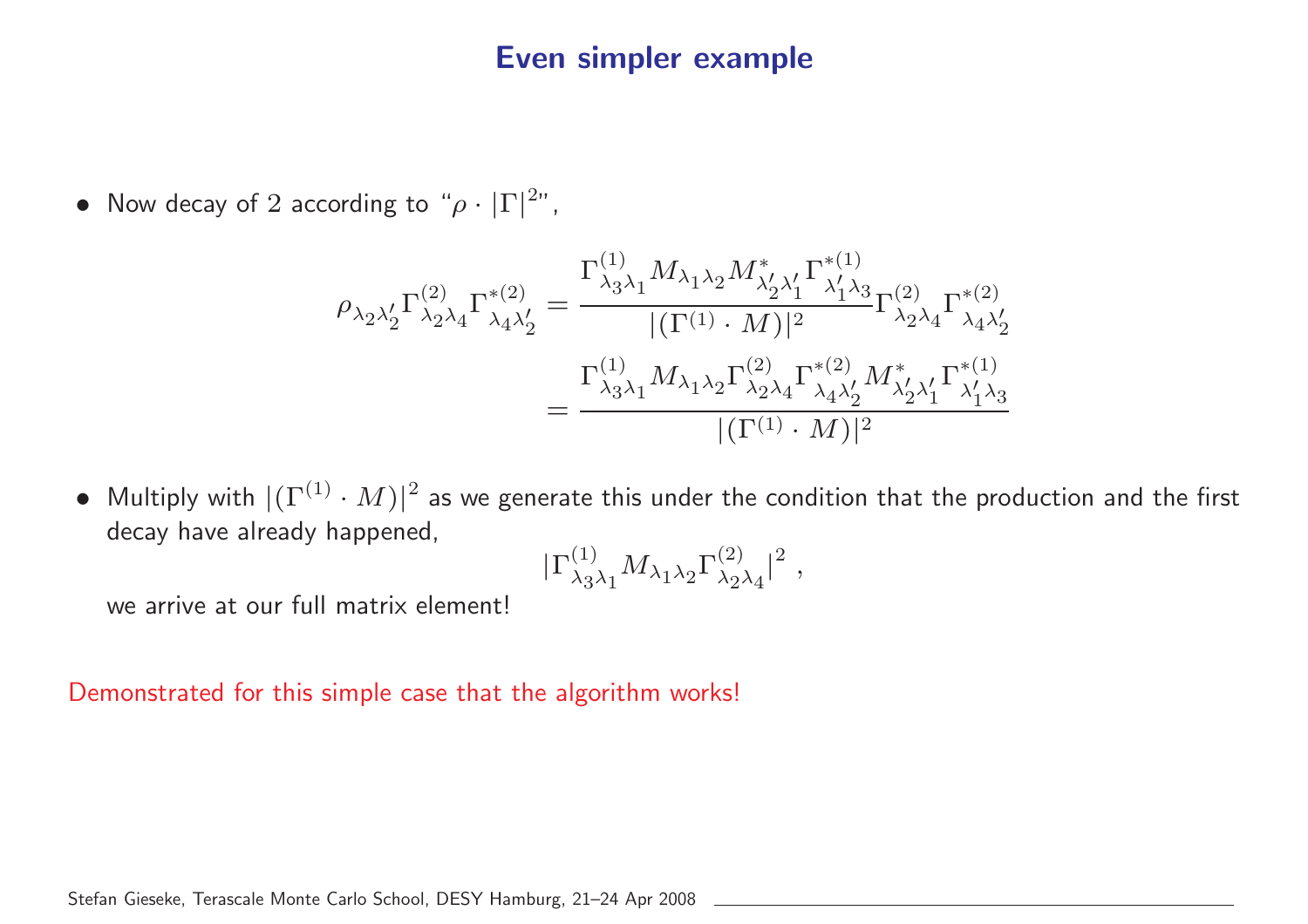### Remarks

- Algorithm very general.
- Not limited to  $2 \rightarrow 2$  hard scattering.
- Not limited to  $1 \rightarrow 2$  decays.
- In fact, in Herwig $++$  the  $t$  decays in a 3 body decay with an off-shell  $W$ .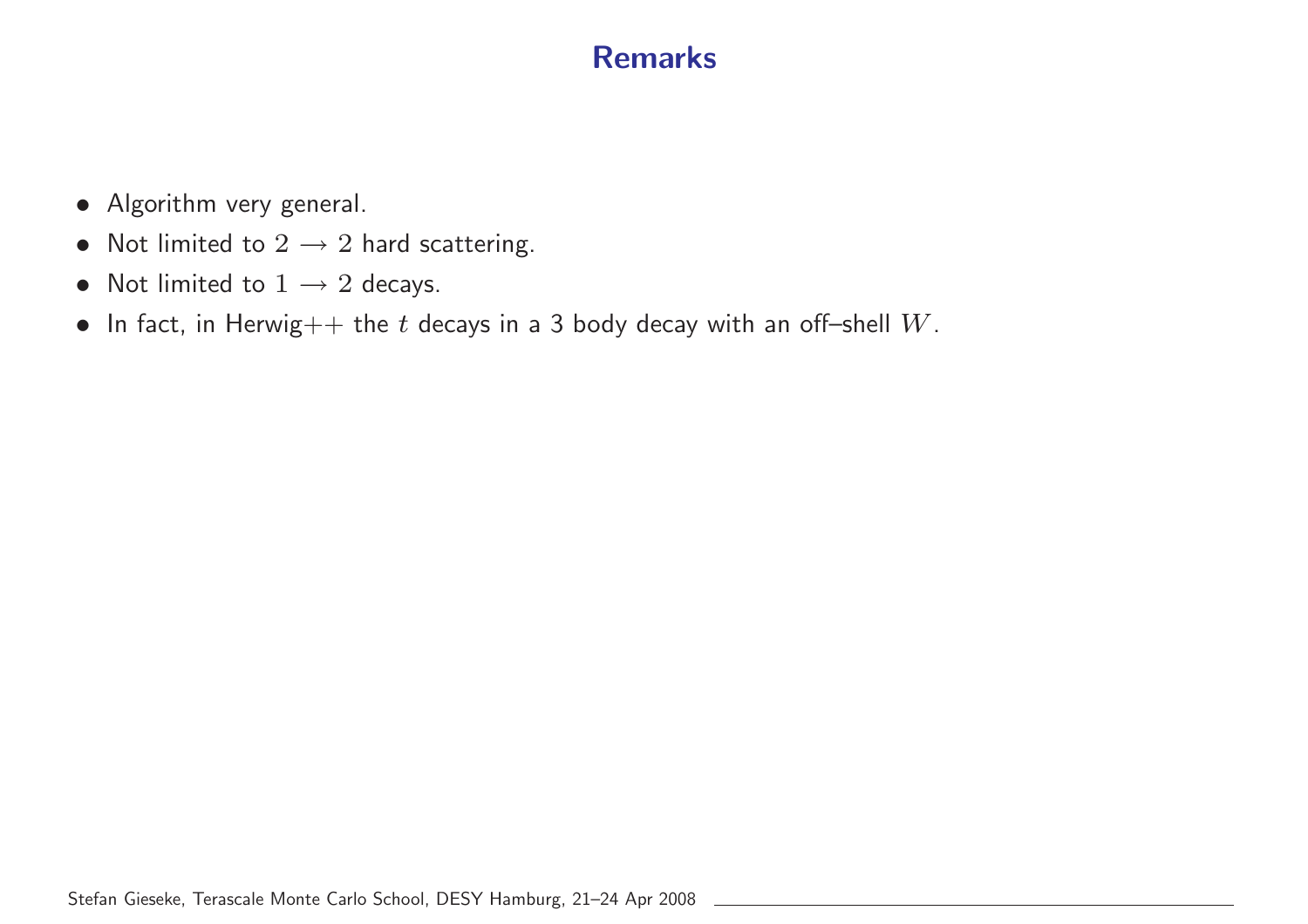### Implementation

In Herwig $++$  a number of basic Matrixelements and decayers are implemeted based on HELAS like helicity amplitudes. They allow to calculate and then carry spin correlations through perturbative production and decay chains in general.

We have SM spin correlations in

- $\bullet$  t decays.
- $\bullet$   $\tau$  decays.
- $h_0$  decays.

Spin informaion is always stored in production and decay vertices "behind the scenes". Only complex matrices are stored for <sup>a</sup> single phase space point.

No implementation for spin correlations in the parton shower (not yet finished). Works along the same lines. Historically the first approach in the literature (Collins, Knowles).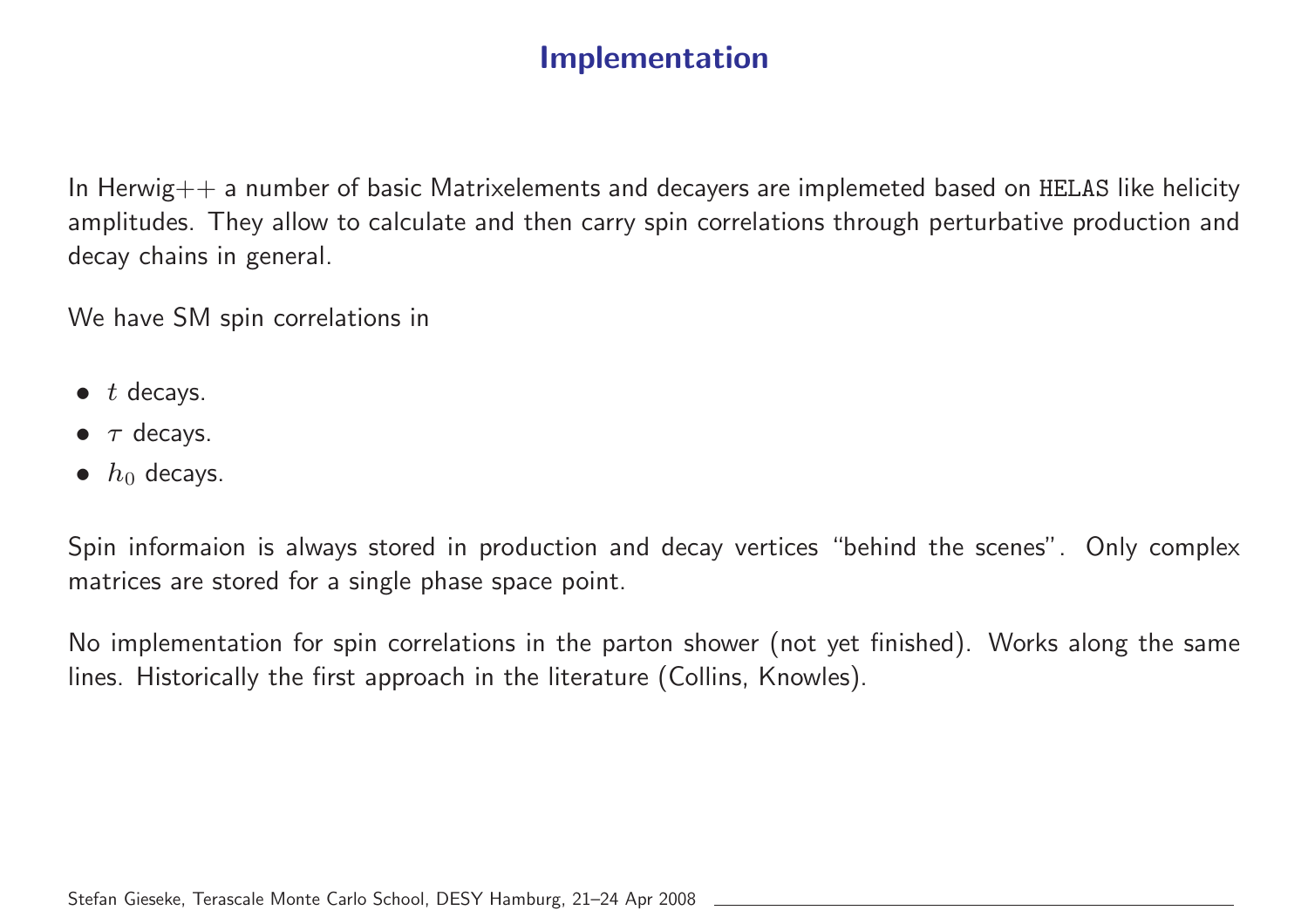#### Some results



Beam–lepton angle in  $e^+e^-\to t\bar t\to b\bar b l^+\nu_l l^-\bar\nu_l$  in the lab,  $\sqrt s\,=\,500$  GeV for different beam polarisations. ME = full 6 body ME. Correct implementation of  $\bar{t}$  decay chain.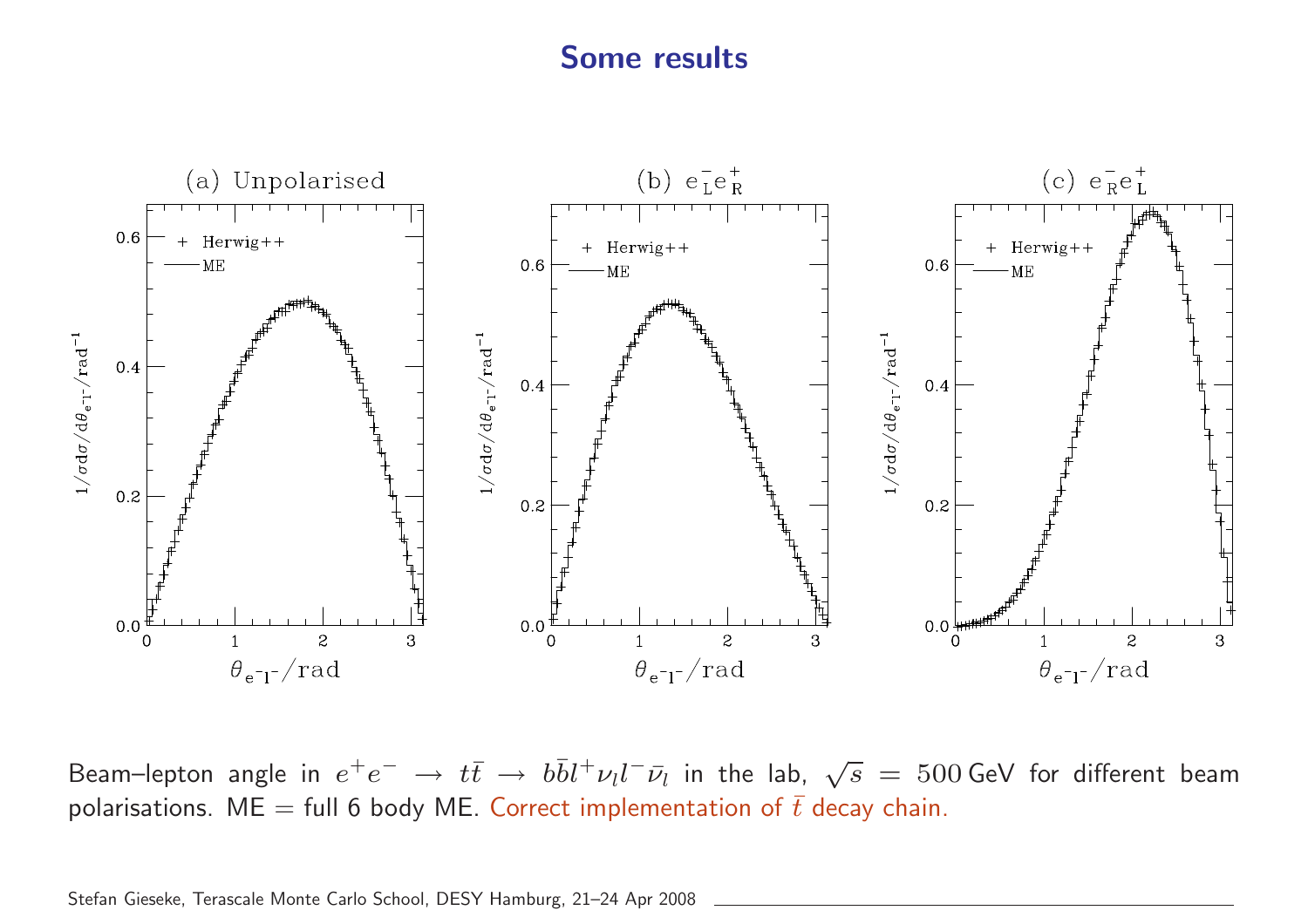#### Some results



Lepton–top top angle. Correct implementation of  $\bar{t}$  spin density matrix and handover to t.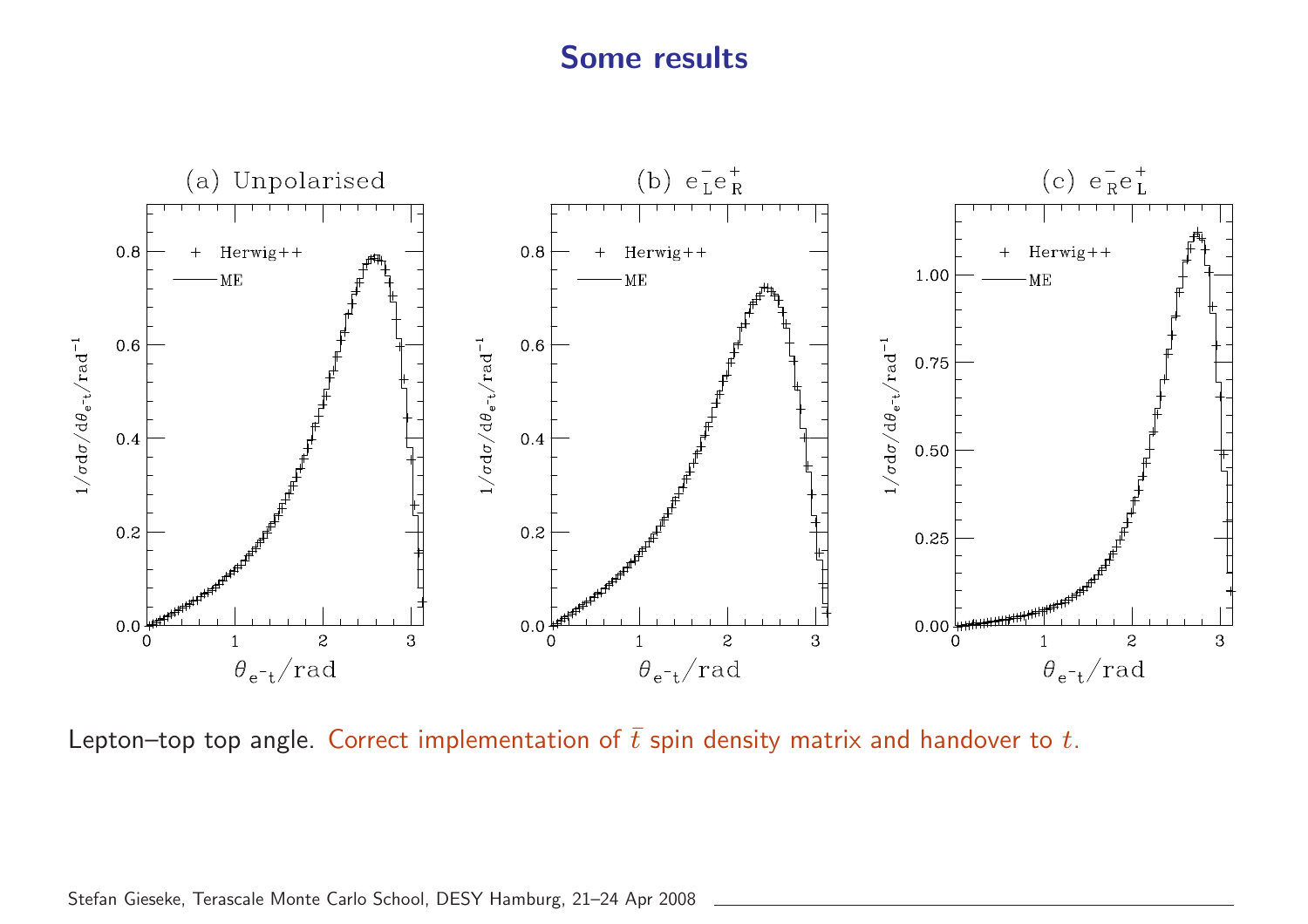### Some results



Angle between the outgoing lepton and anti–lepton. Correct implementation of  $\bar{t}$  decay matrix that is carried through  $t$  decay chain.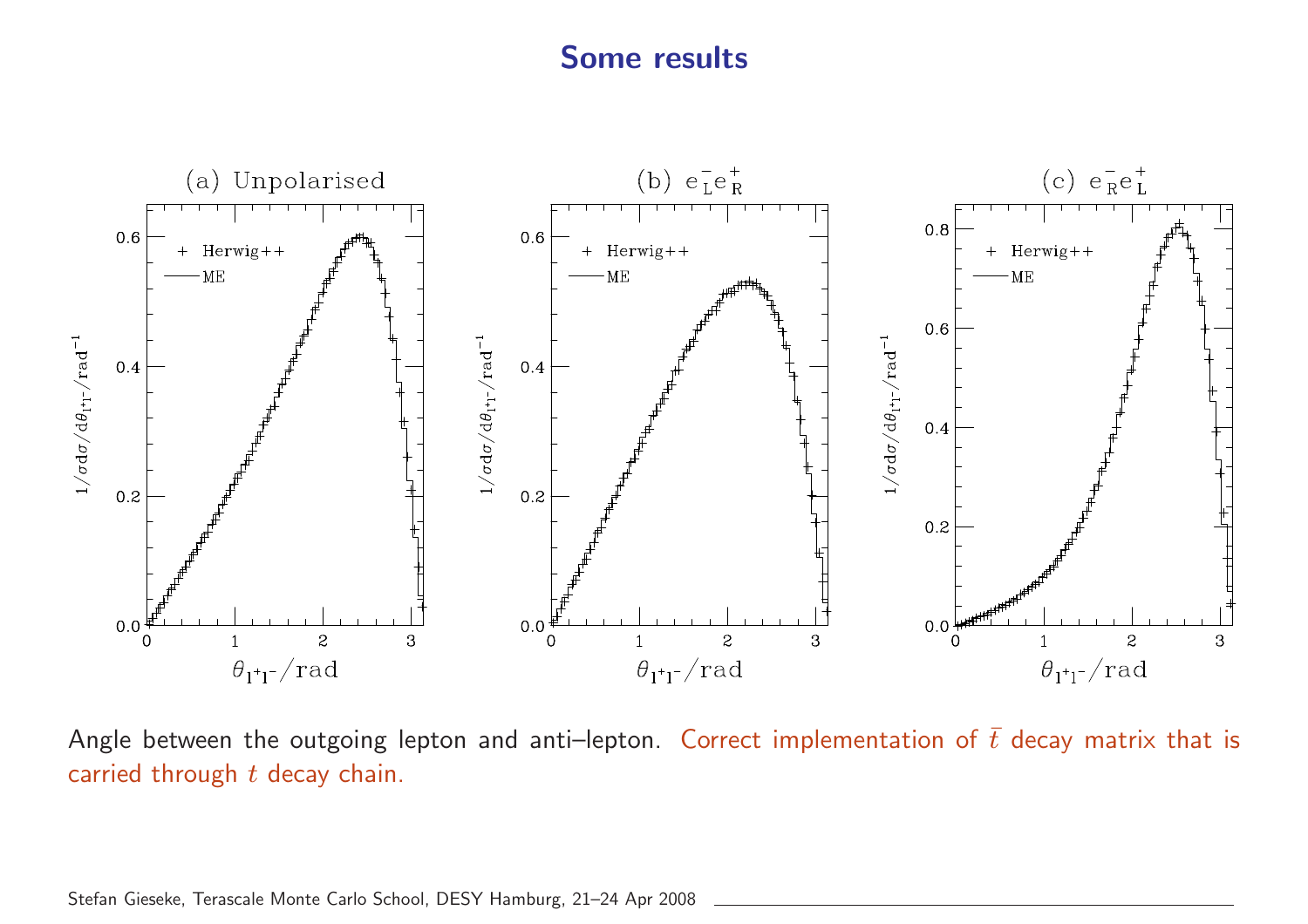### SUSY decay chains

Important for determining properties of SUSY particles at the LHC.

Angular distributions of final state leptons  $\rightarrow$  invariant mass spectra  $\rightarrow$  edges and endpoints for SUSY mass determinations.